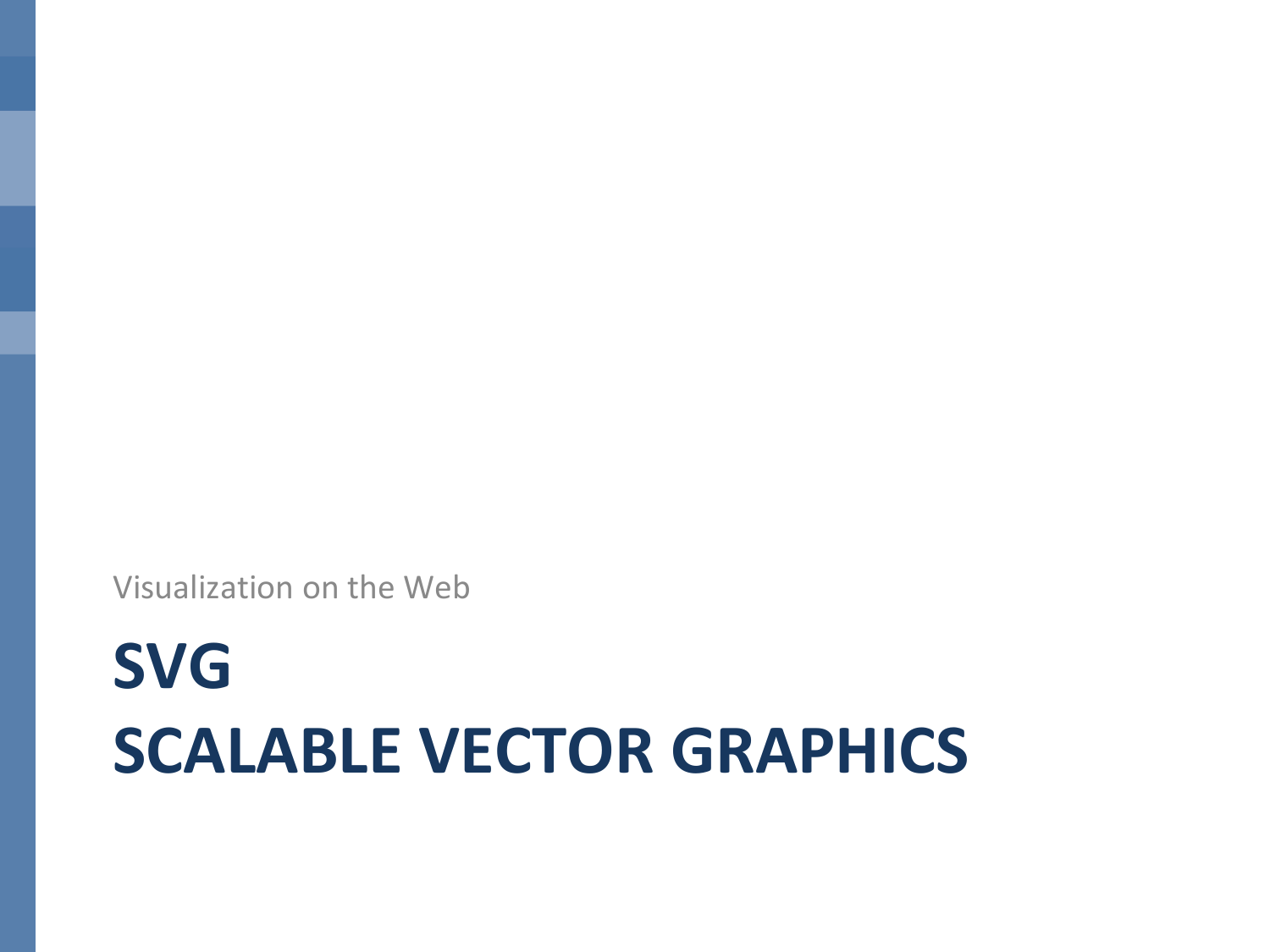# **Introducing SVG**

- Descriptive tags for images
- Based on vector graphics
- D3. js can manage the creation and modification of tags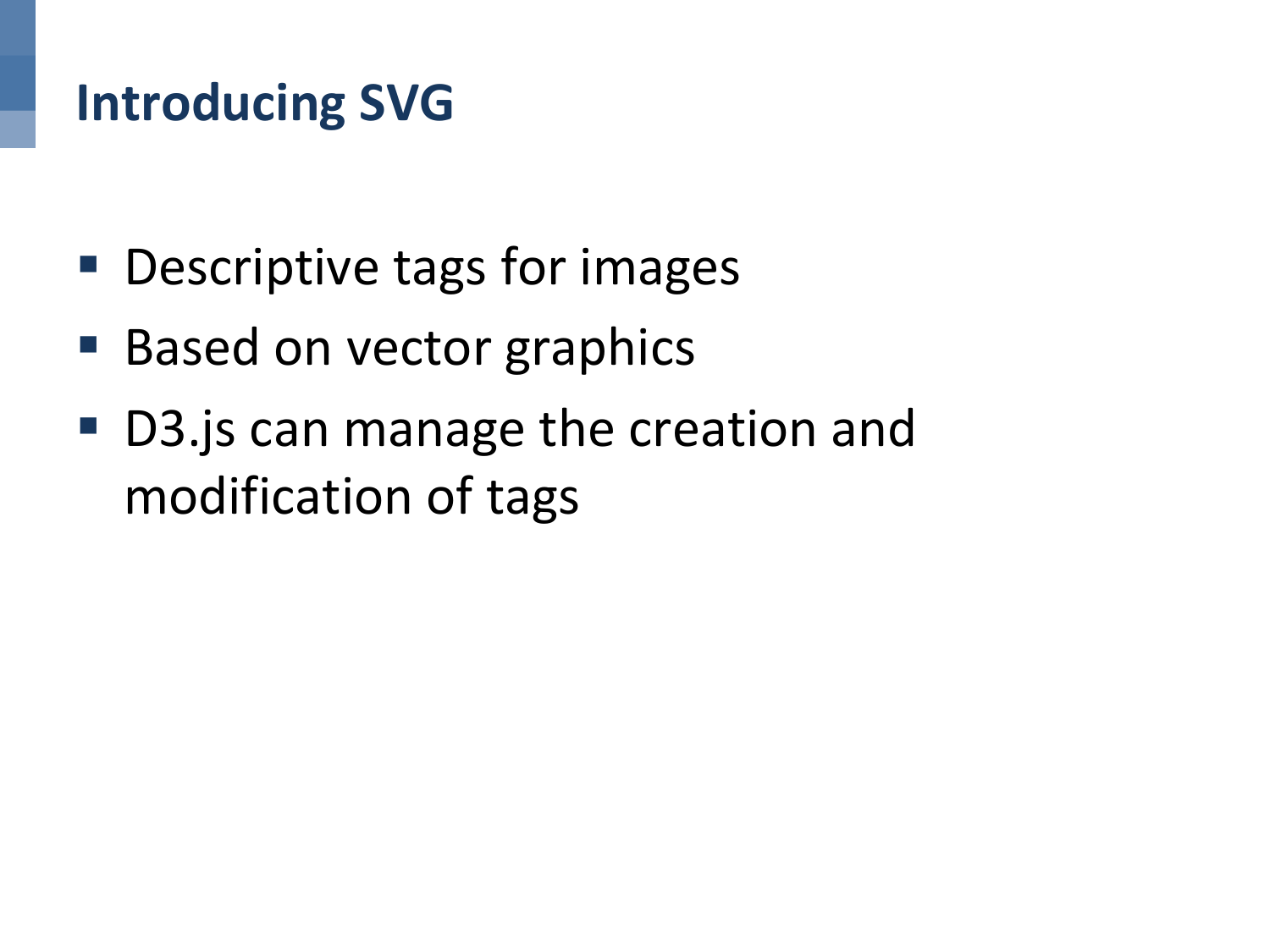# **SVG External Resources**

- SVG Specification
	- http://www.w3.org/TR/SVG/
- Mozilla Developer Network
	- § https://developer.mozilla.org/en/SVG
- D3.js API Reference
	- https://github.com/mbostock/d3/wiki/SVG-Shapes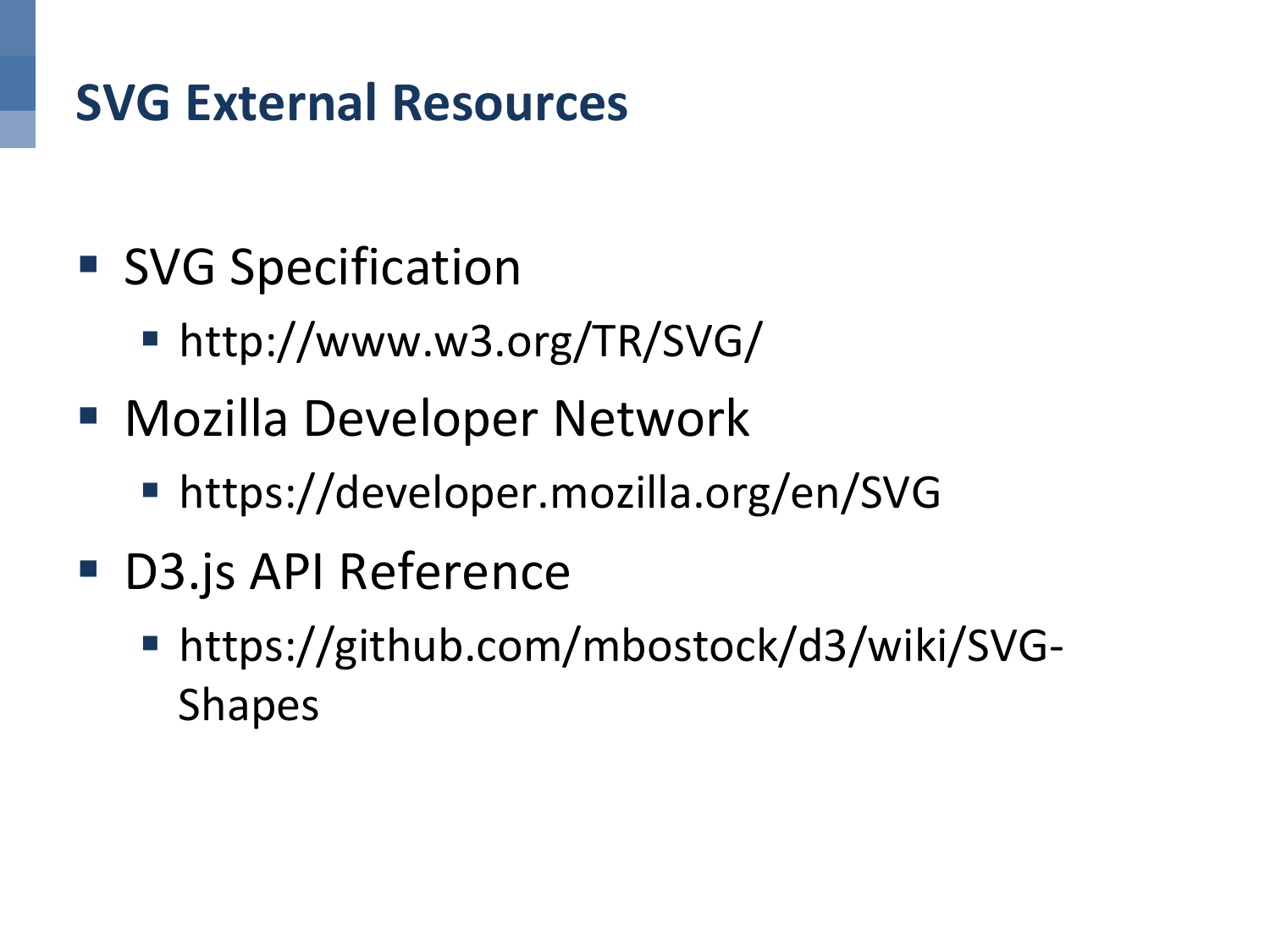# **ObservableHQ Notebook available**

■ https://observablehq.com/collection/@rinziv/ va602aa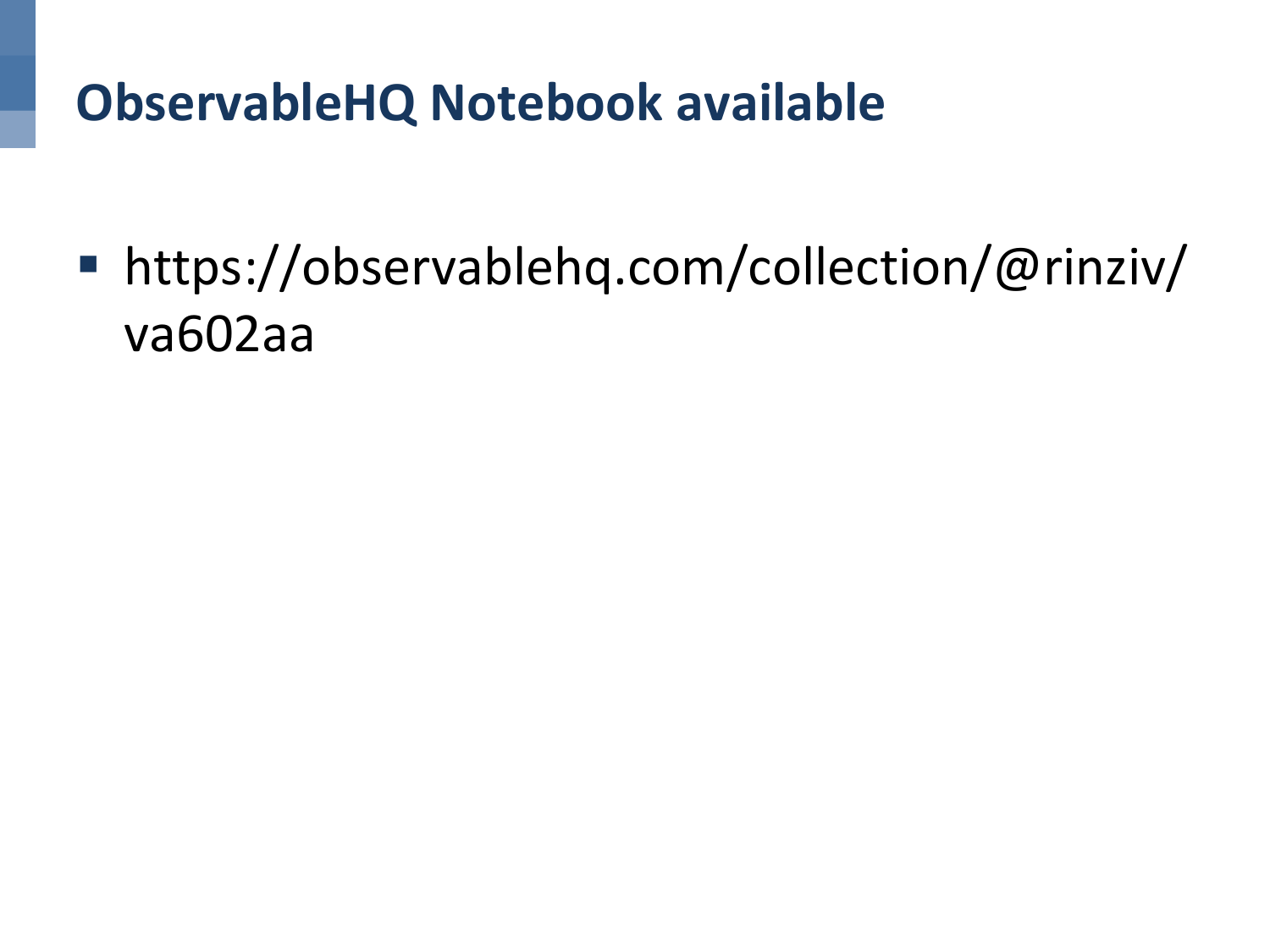### **Hello World Example**

<!DOCTYPE html> <meta charset="utf-8"> […]

- **<svg width="960" height="500"> <circle cx="480" cy="250"> </circle> </svg>**
- **[…]**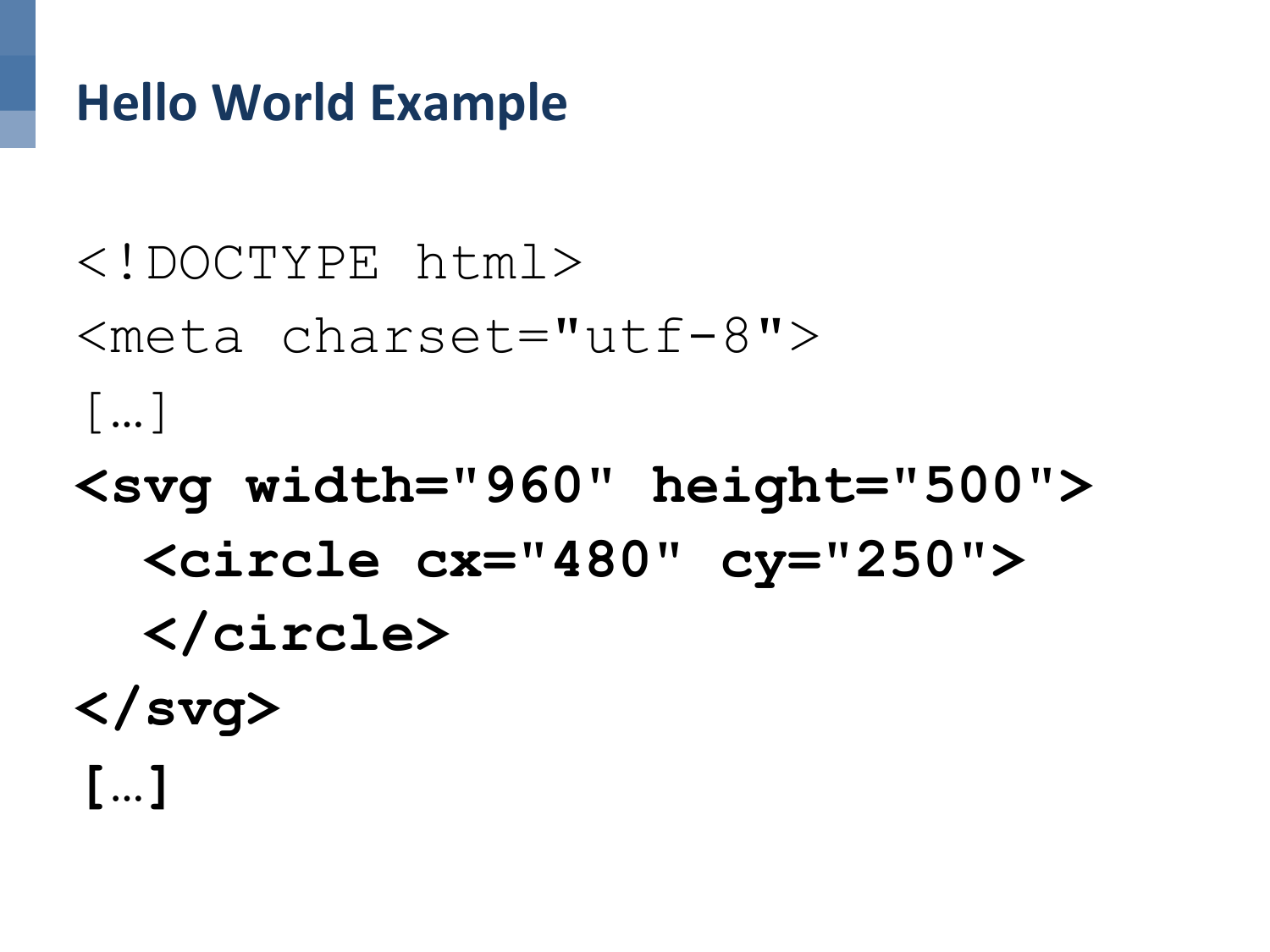### **Coordinate System**

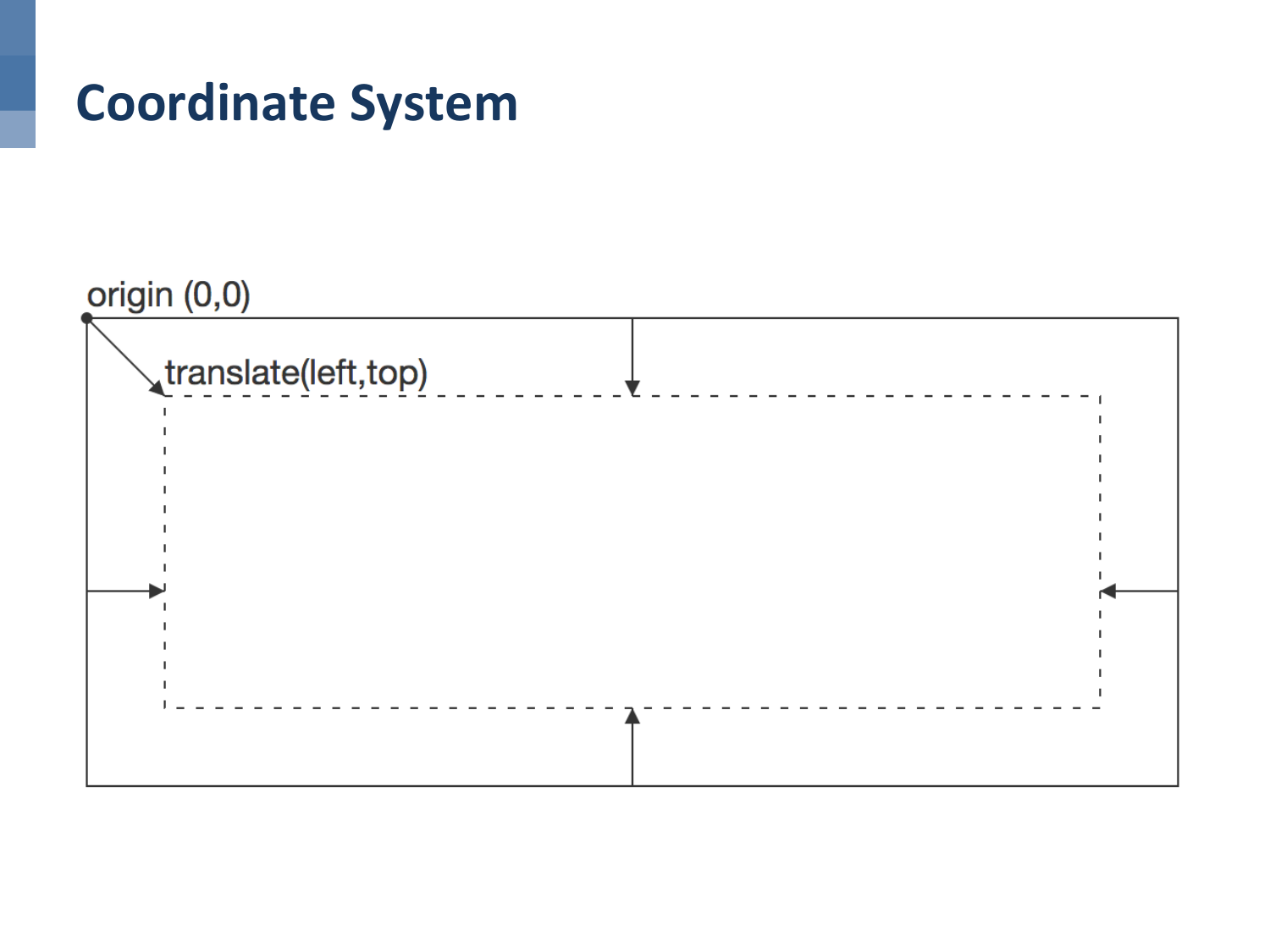# **SVG – BASIC SHAPES**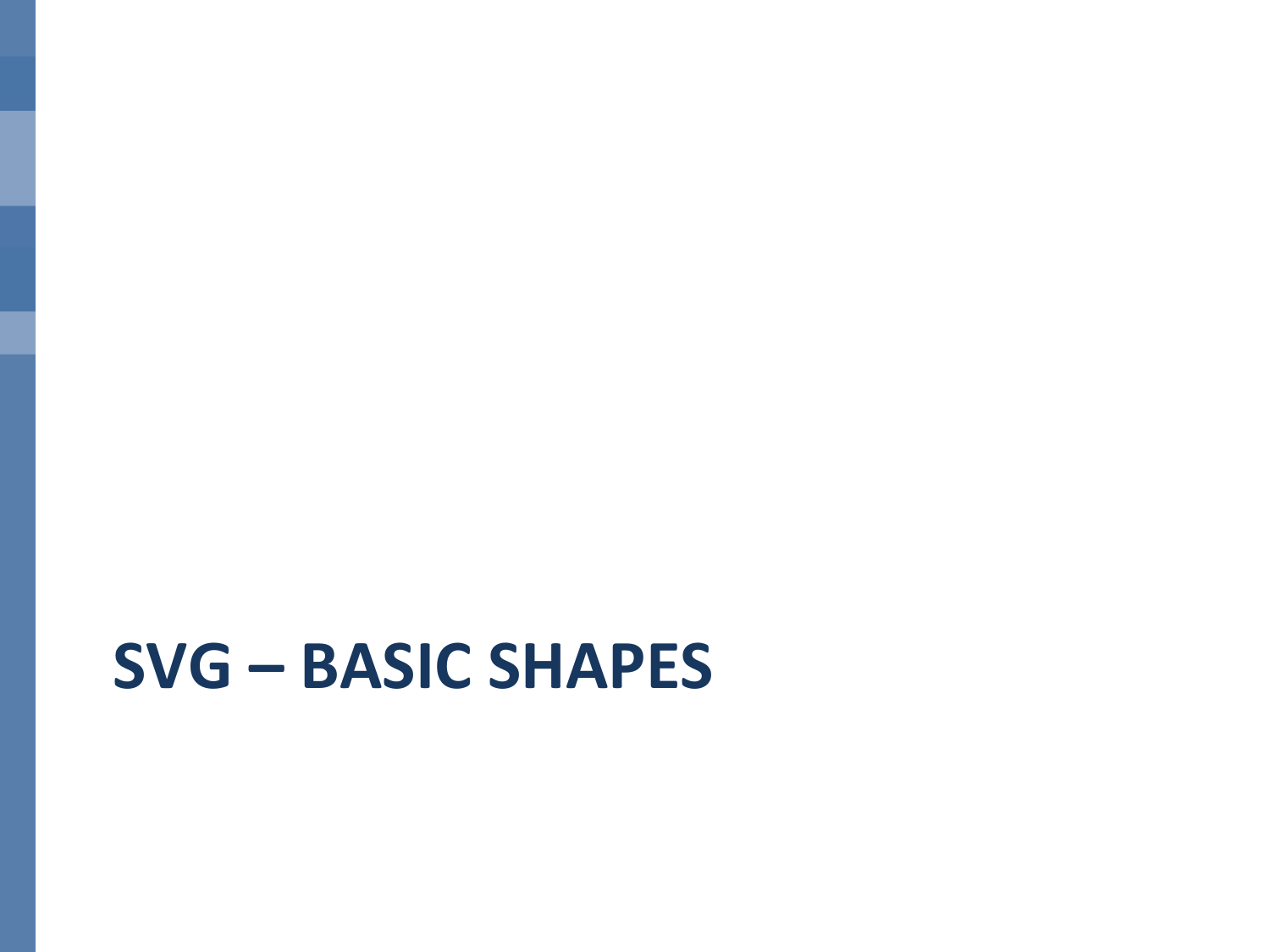#### **Rectangle**

<svg> 

 <rect width="200" height="100" fill="#BBC42A" />  $\langle$ /svg $\rangle$ 



http://codepen.io/jonitrythall/pen/525df2422b0ebc54c71a48d27534ea5e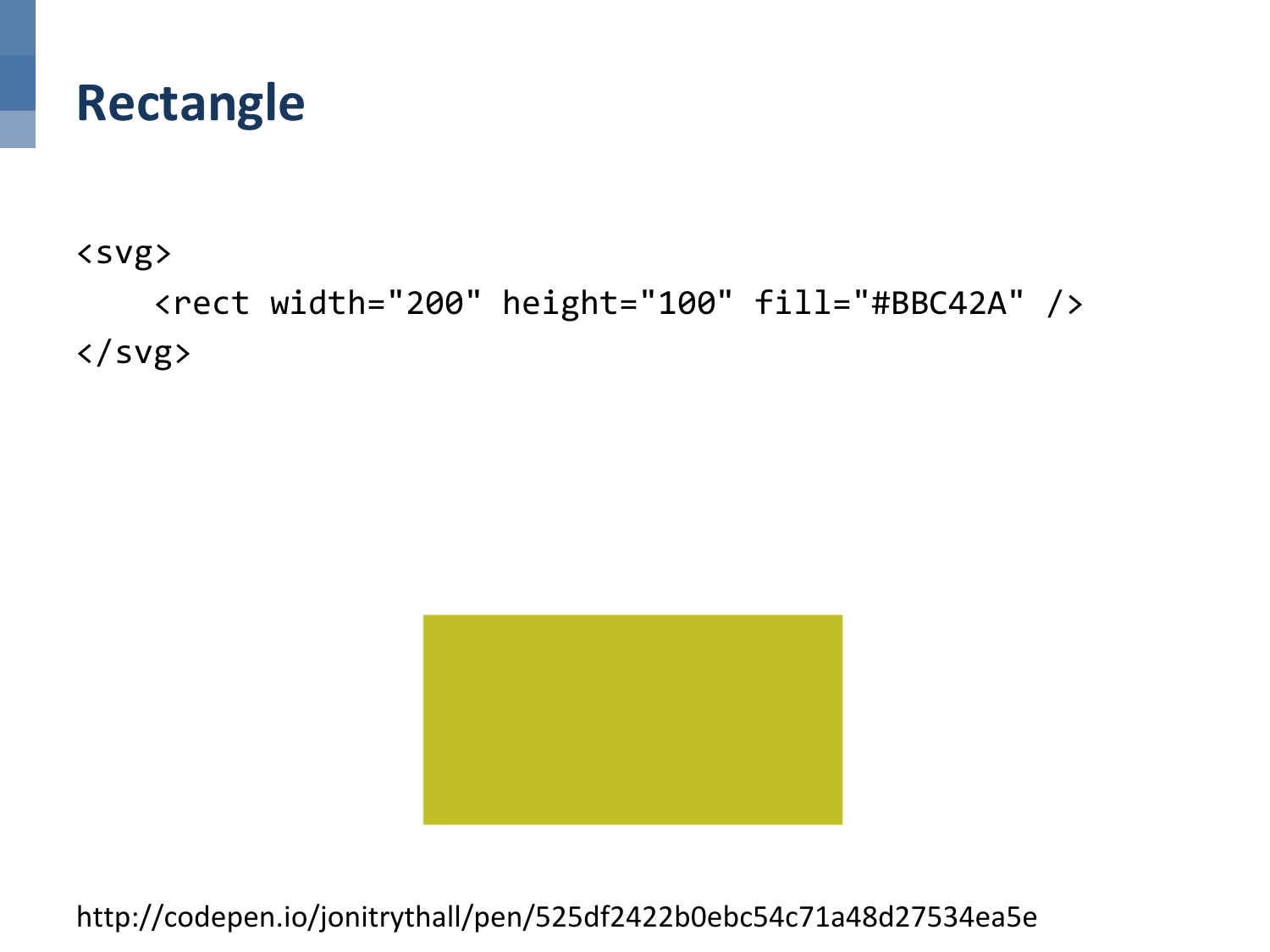#### **Circle**

<svg> 

 <circle cx="75" cy="75" r="75" fill="#ED6E46" /> </svg>



http://codepen.io/jonitrythall/pen/088bbada7eed6739d09715666b945141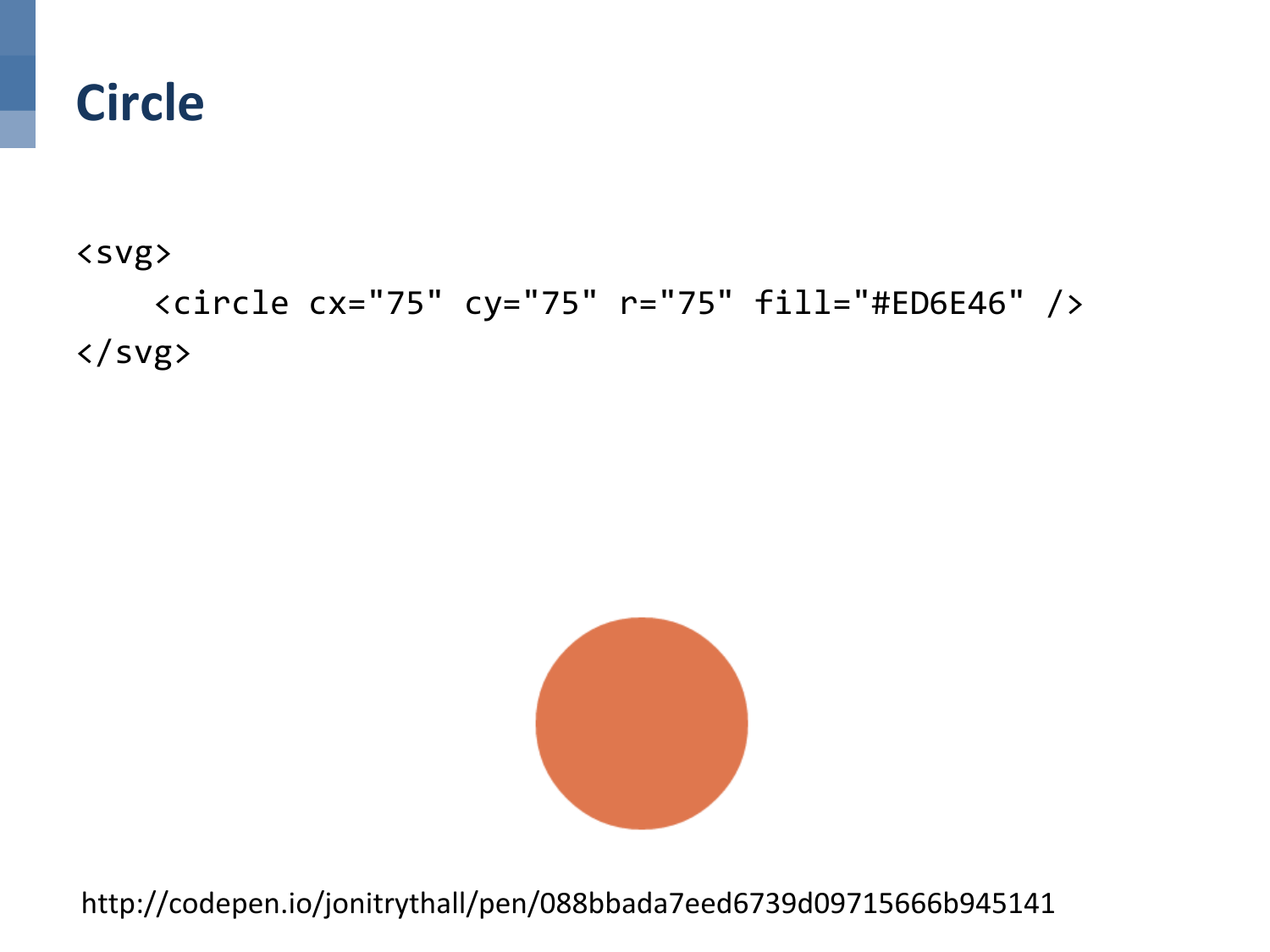#### **Ellipse**

<svg> 

 <ellipse cx="100" cy="100" rx="100" ry="50" fill="#7AA20D" /> </svg>



http://codepen.io/jonitrythall/pen/8ec26dac6d5b64bc663c03f01c5d60e0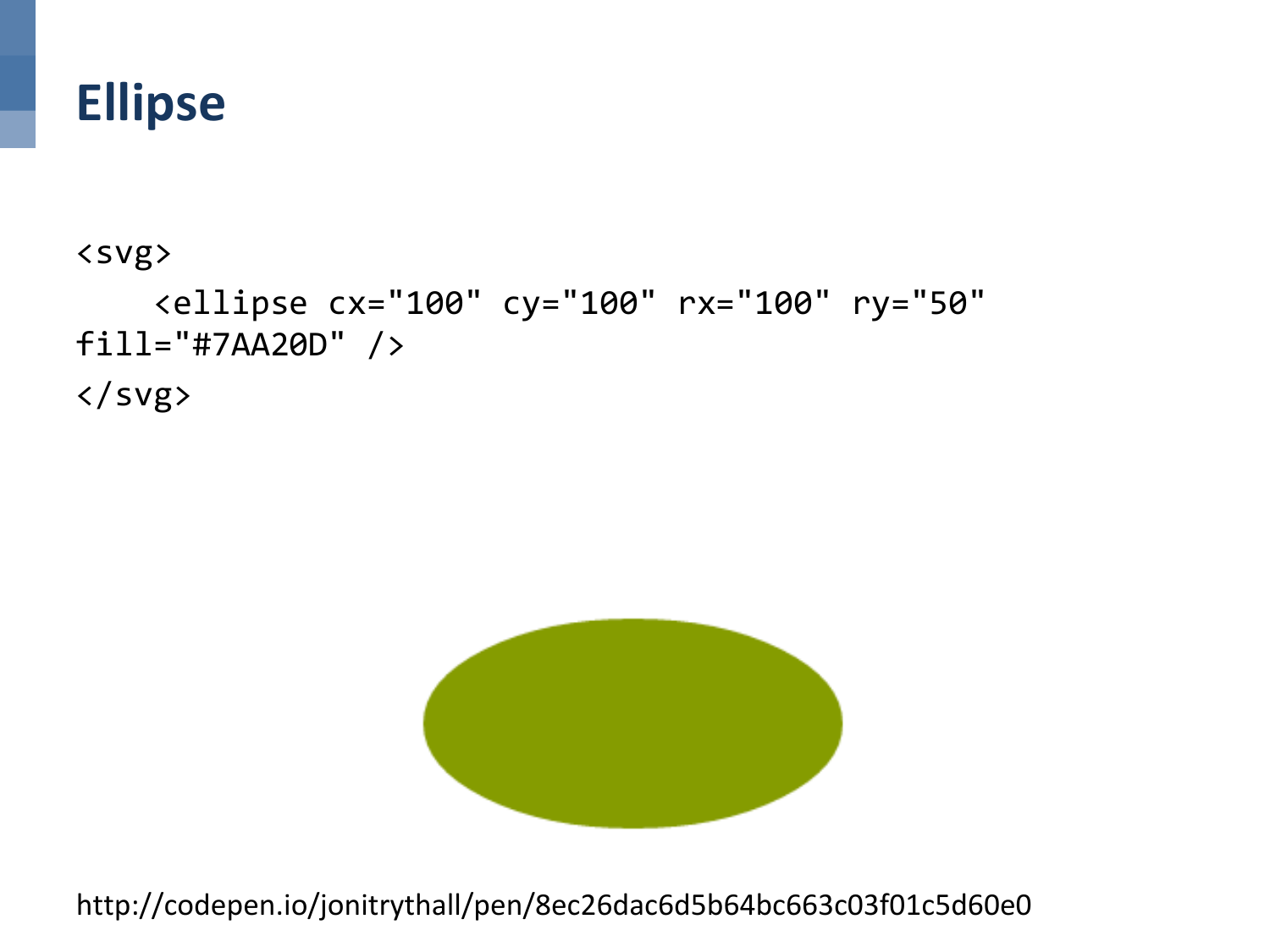#### **Line**

#### <svg>

 <line x1="5" y1="5" x2="100" y2="100" stroke="#765373" stroke-width="8"/> </svg>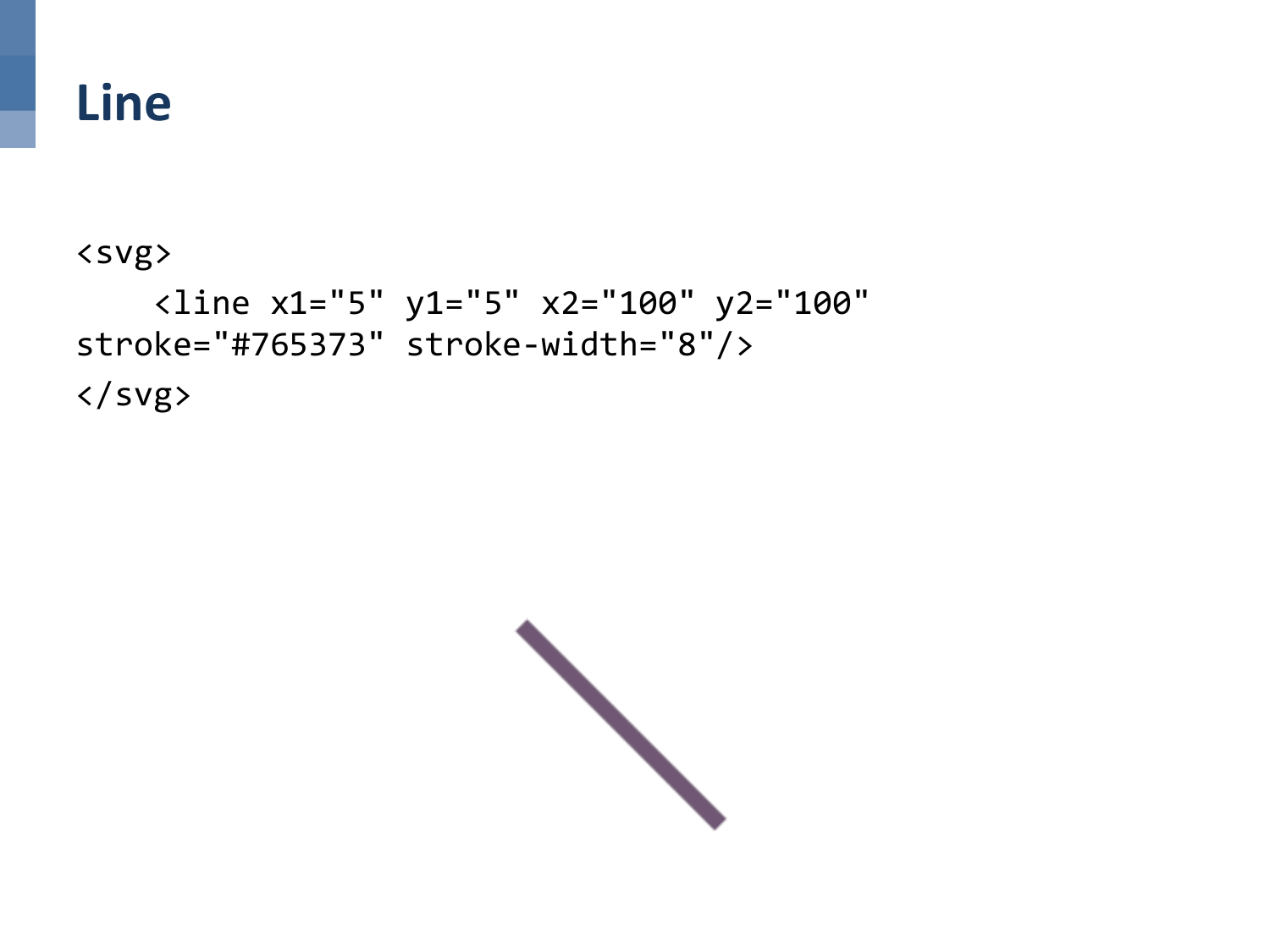### **Polyline**

<svg> 

 <polyline points="0,40 40,40 40,80 80,80 80,120 120,120 120,160" fill="white" stroke="#BBC42A" stroke-width="6" />  $\langle$ /svg $\rangle$ 

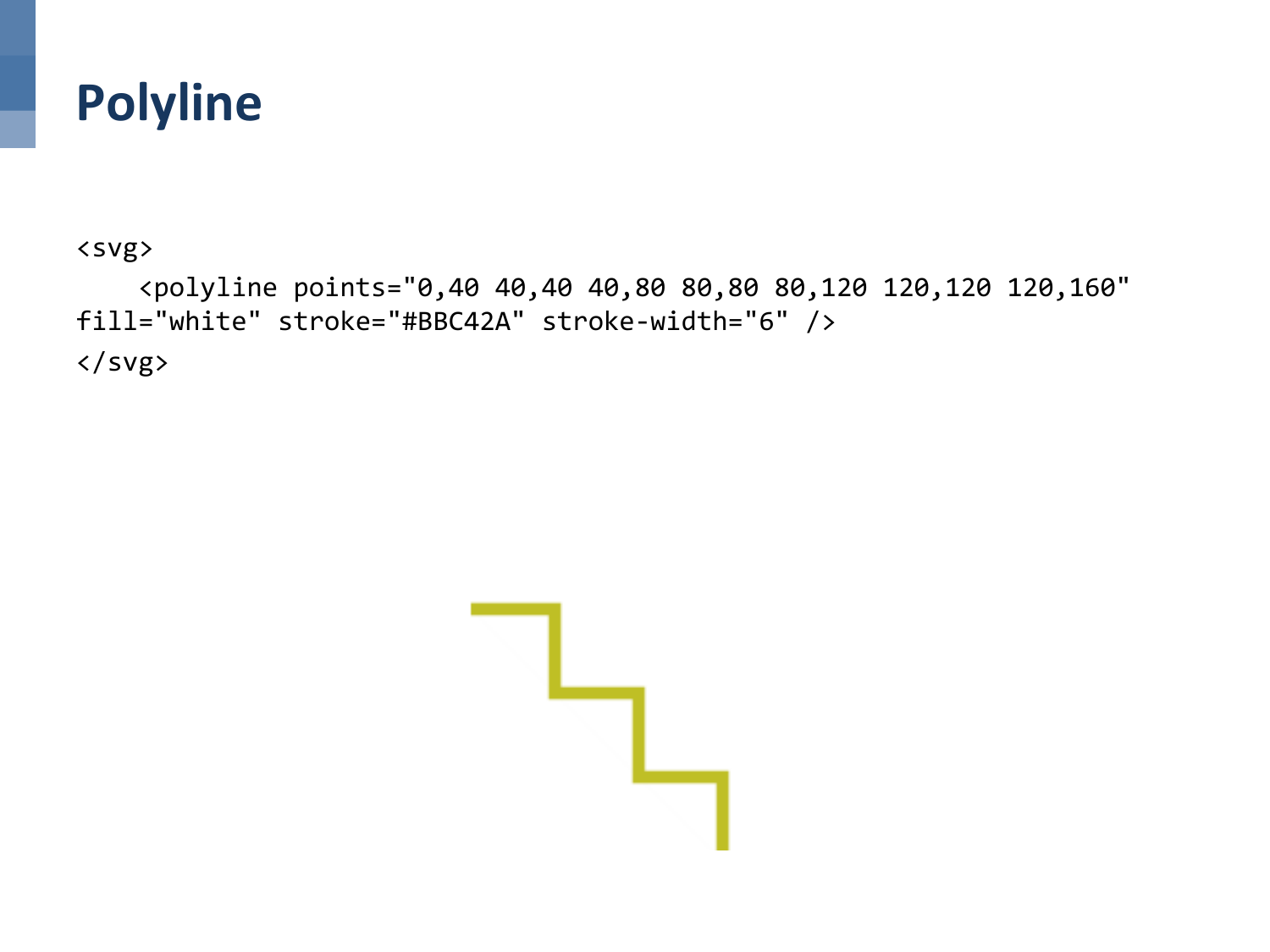### **Polygon**

<svg> 

 <polygon points="50,5 100,5 125,30 125,80 100,105 50,105 25,80 25,30" fill="#ED6E46" /> </svg> 

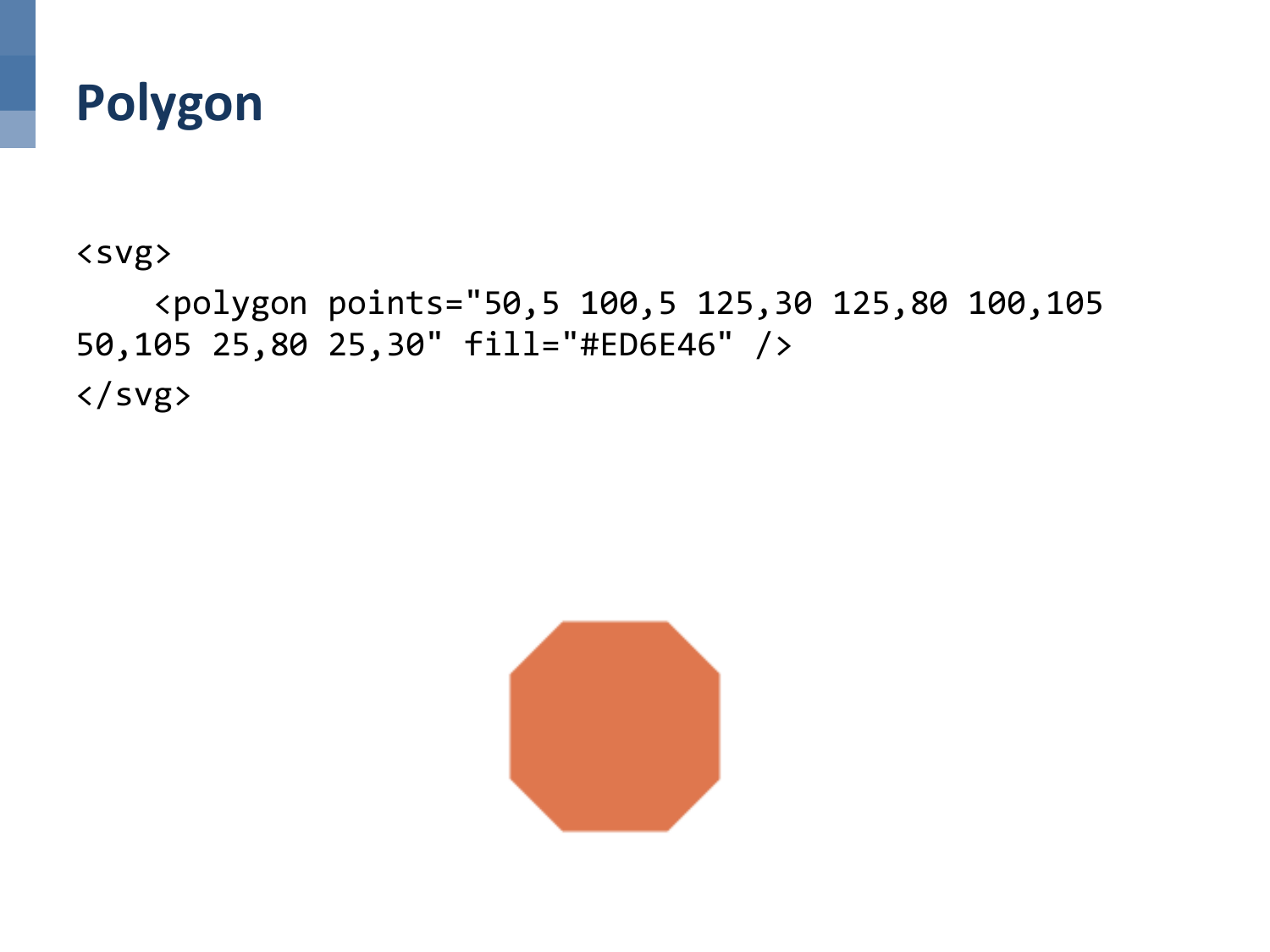#### **Path**

<svg width="258px" height="184px"> <path fill="#7AA20D" stroke="#7AA20D" stroke-width="9" strokelinejoin="round" d="M248.761,92c0,9.801-7.93,17.731-17.71,17.731c-0.319,0-0.617,0-0.935-0 .021c-10.035,37.291-51.174,65.206-100.414,65.206 c-49.261,0-90.443-27.979-100.435-65.334c-0.765,0.106-1.531,0.149-2.317,0 .149c-9.78,0-17.71-7.93-17.71-17.731 c0-9.78,7.93-17.71,17.71-17.71c0.787,0,1.552,0.042,2.317,0.149C39.238,37 .084,80.419,9.083,129.702,9.083 c49.24,0,90.379,27.937,100.414,65.228h0.021c0.298-0.021,0.617-0.021,0.91 4-0.021C240.831,74.29,248.761,82.22,248.761,92z" /> 

</svg> 

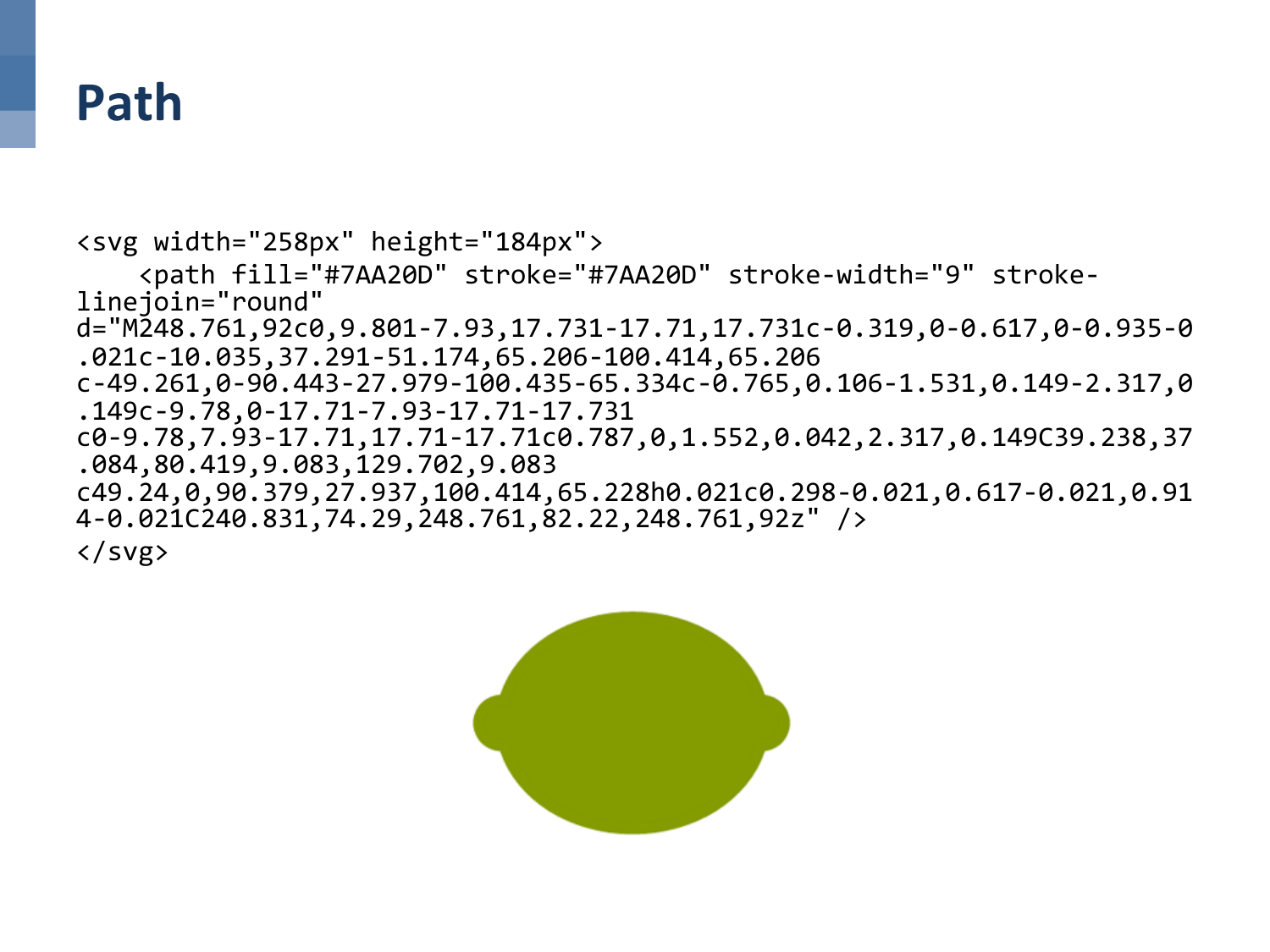# **Path specifications**

- Definition of a path is done within a path element
	- **E** <path  $d =$ "{specifics of the path}" />
- The specifics of path are instructions to move a virtual pen over the graphics
	- Move to (M or m). Go to coordinates lifting the pen, without a trace
	- Line to (L or I). Draw a line from the last point to the new coordinates
	- Vertical or Horizontal lines (H or h, V or v). Draw a line parallel to one of the axis
	- Close path (Z or z)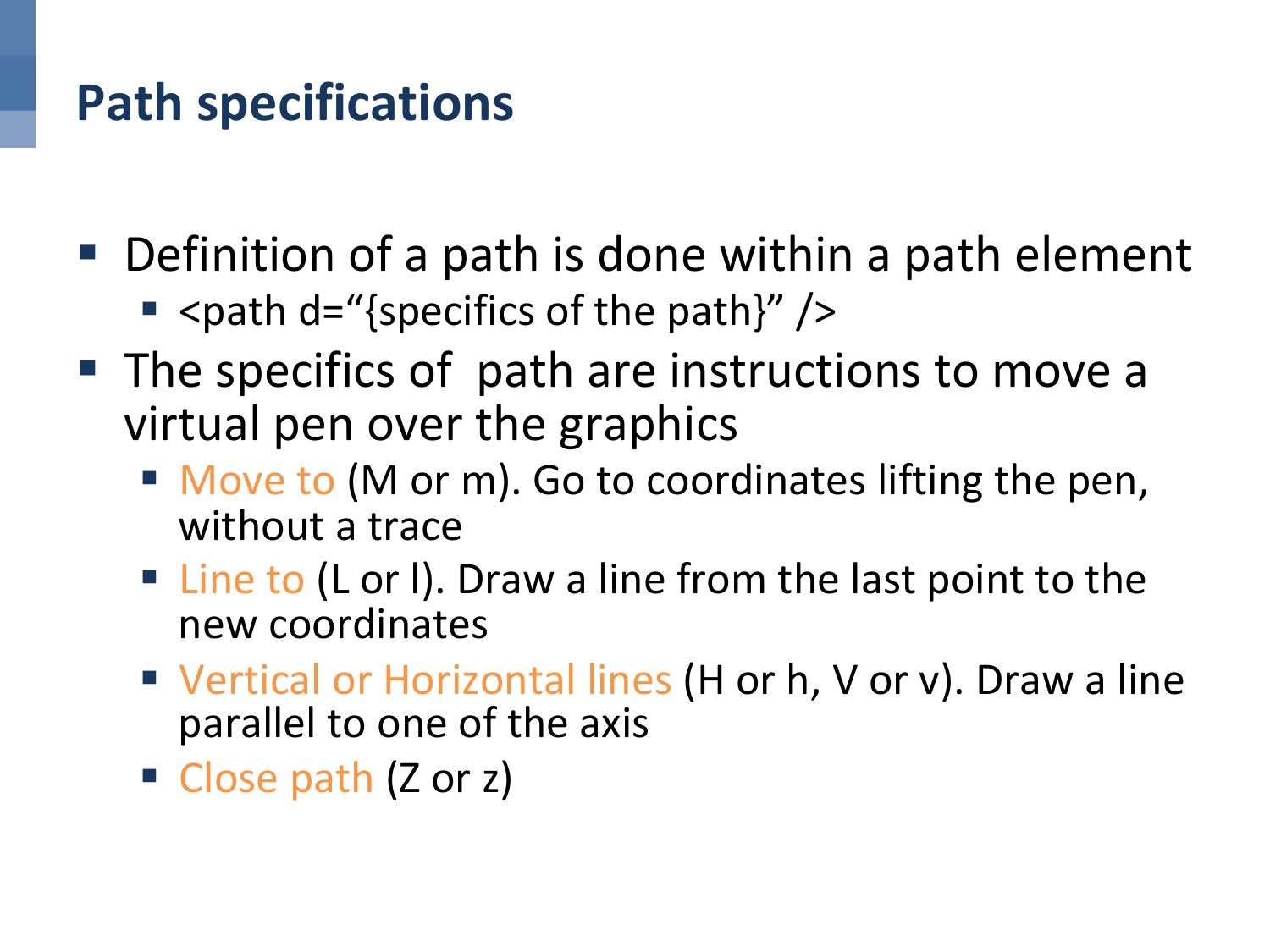# **Path commands – Uppercase vs lowercase commands**

- An uppercase letter indicates absolute coordinates will follow
- A lowercase letter indicates a relative coordinate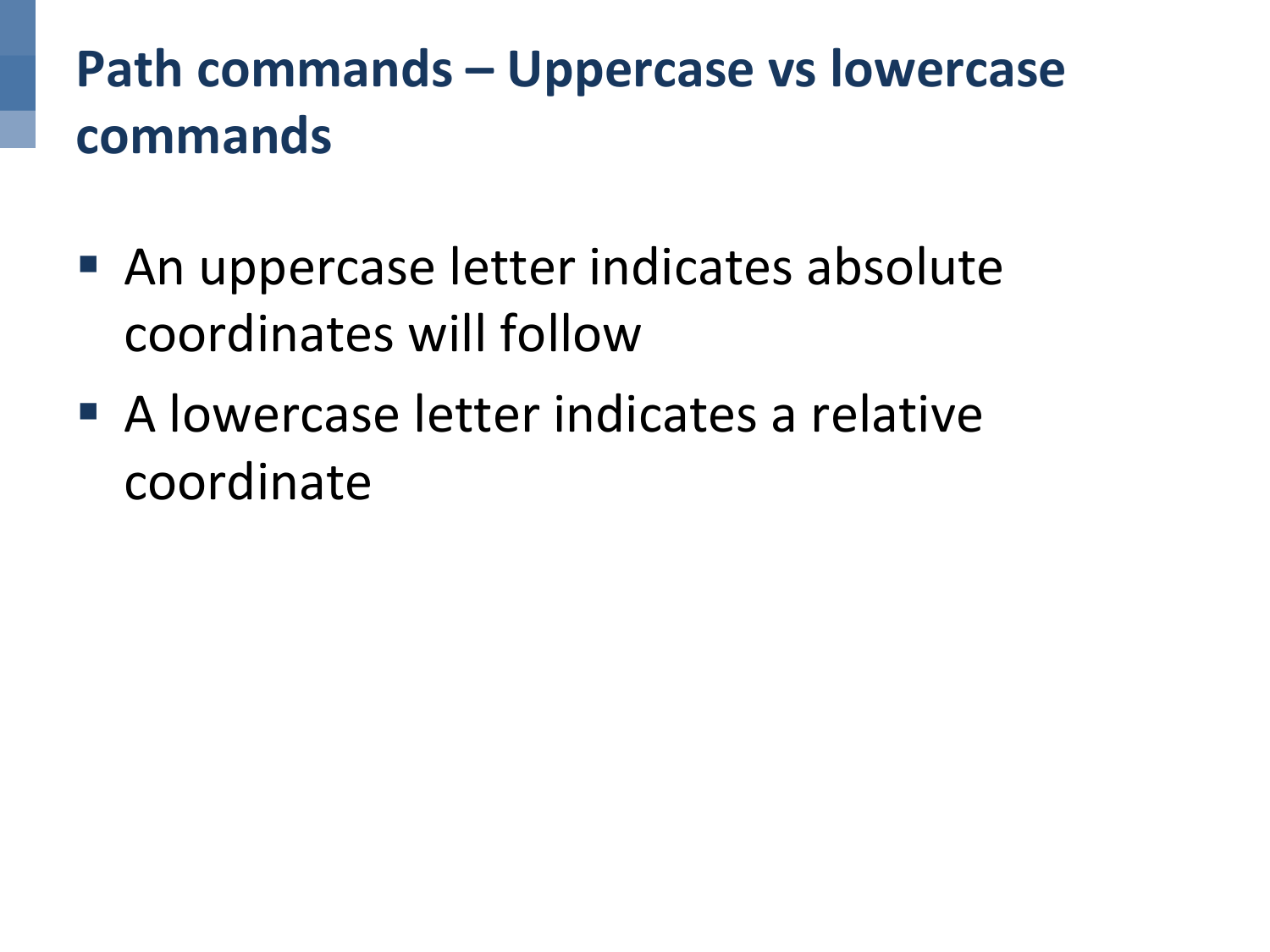#### **Path – Cubic Bezier**

```
<svg>
```

```
				<path fill="none"	stroke="#333333"	stroke-width="3"	
d="M10,55 C10,5 100,5 100,55" />
\langle/svg>
```
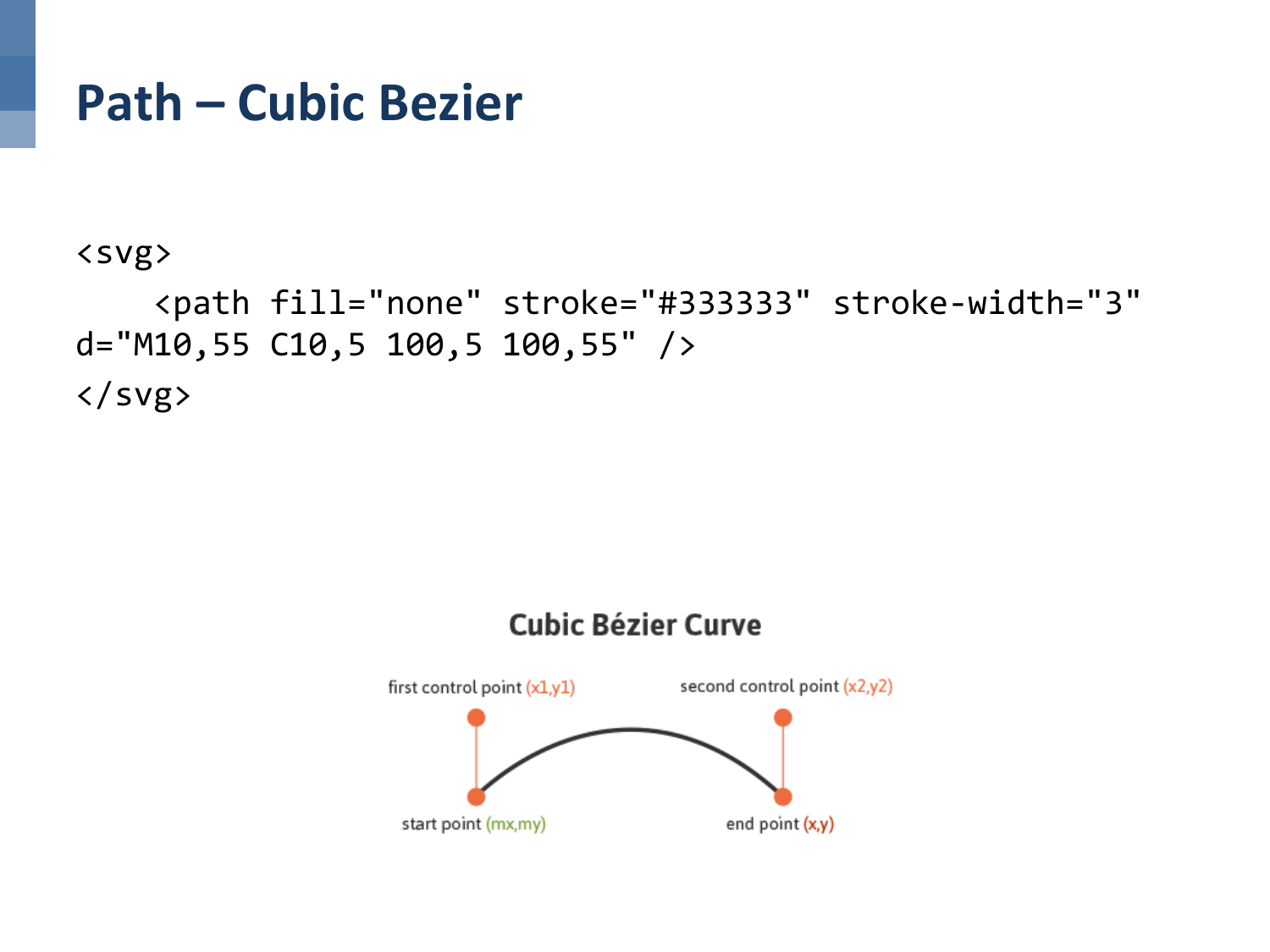#### **Path – Quadratic bezier Curve**

<svg> 

 <path fill="none" stroke="#333333" stroke-width="3"  $d = "M20, 50 Q40, 5 100, 50"$  $\langle$ /svg>

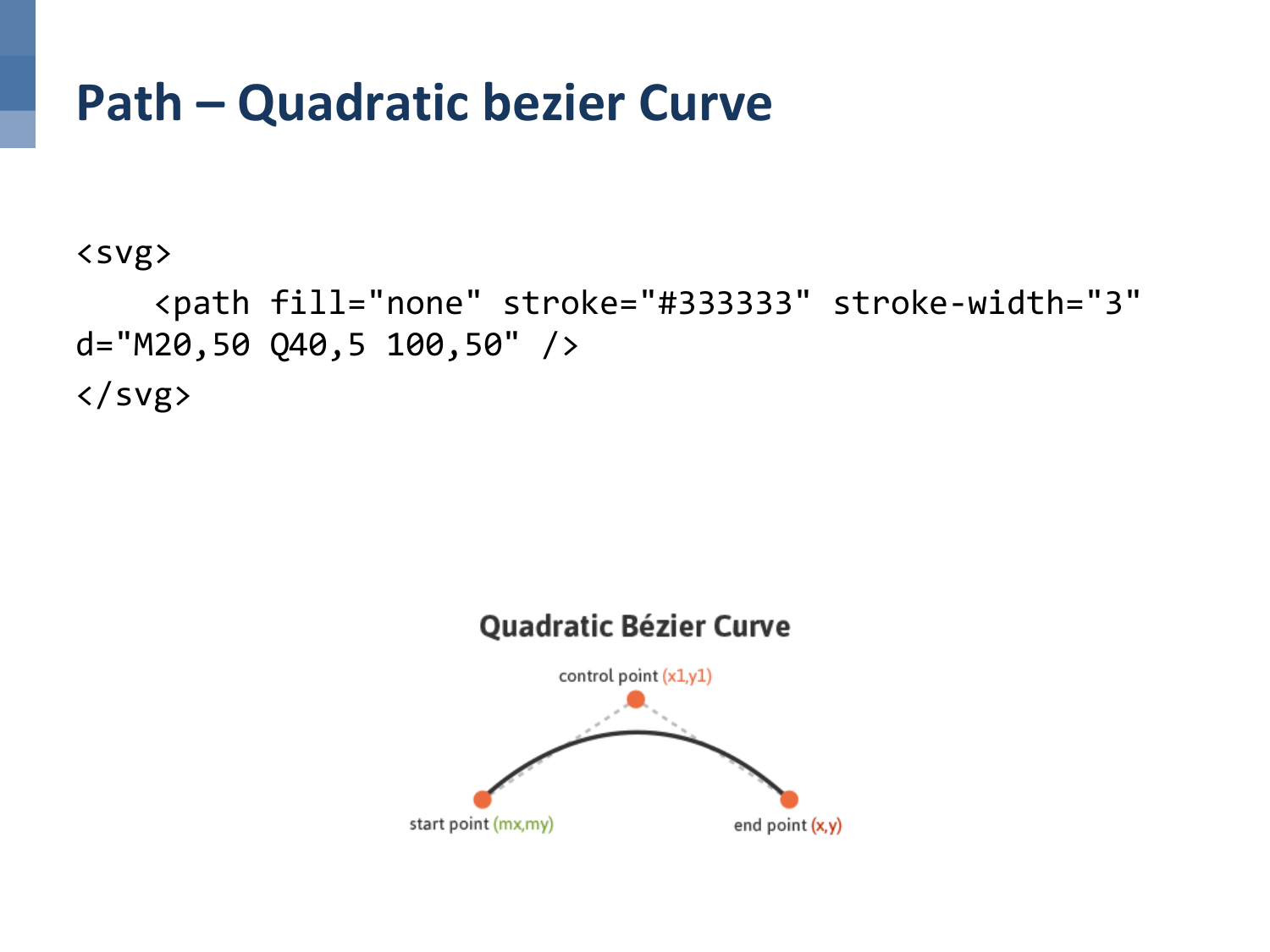### **Example - Stairways with path**

 $\langle$ ! --

Stairways example using path

 $--\rangle$ 

 <svg width="200" height="200"> 

 <path d="M0,40 L40,40 L40,80 L80,80 L80,120 L120,120 L120,160" fill="white" stroke="#BBC42A" stroke-width="6" />  $\langle$ /svg>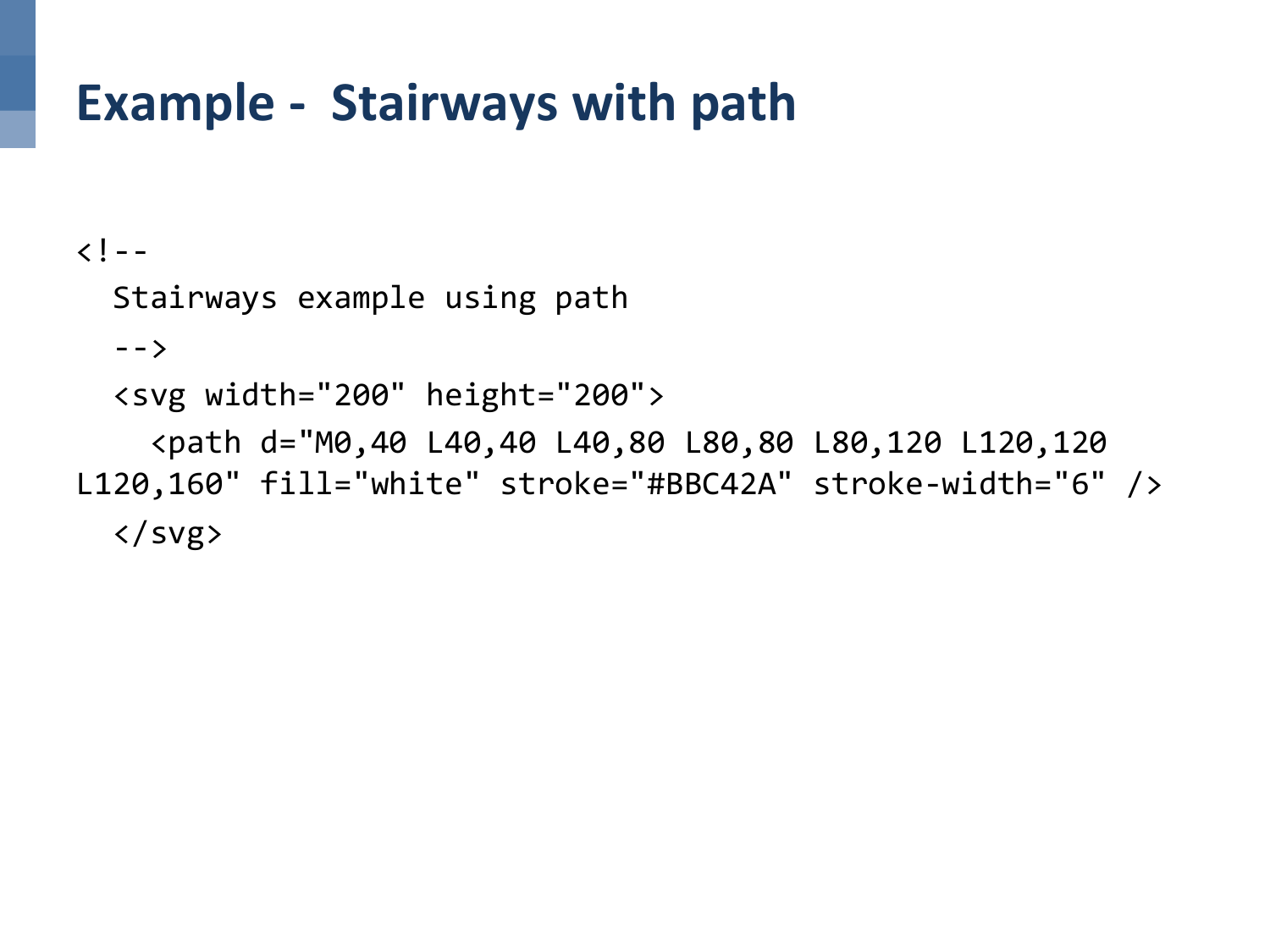### **Example - Stairways with path**

 $\langle$ ! --

Stairways example using path with H and V commands  $--\rangle$ 

 <svg width="200" height="200"> 

 <path d="M0,40 H40 V80 H80 V120 H120 V160" fill="white" stroke="#BBC42A" stroke-width="6" />  $\langle$ /svg>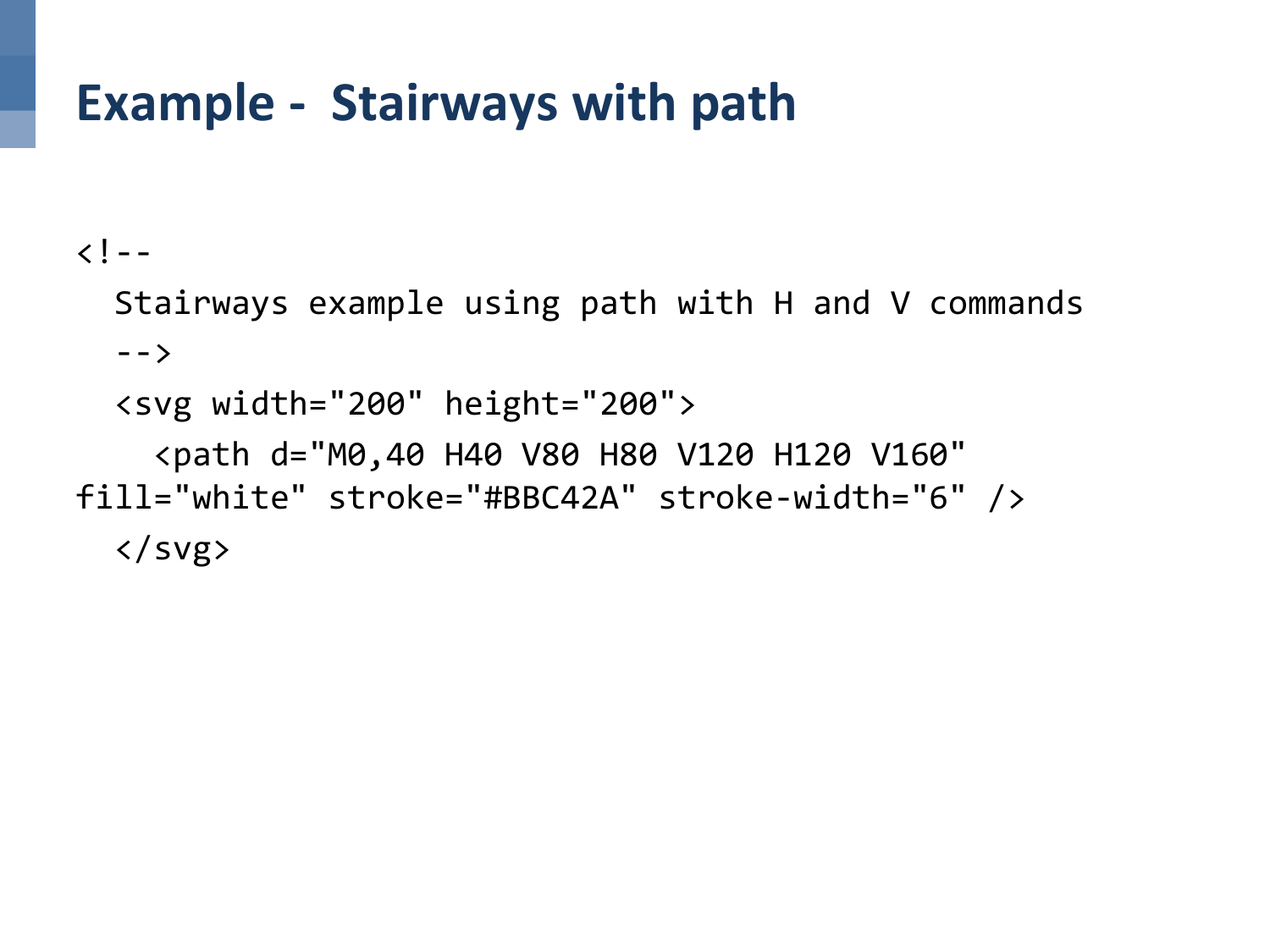### **Example - Stairways with path**

#### $\langle$ ! --

Stairways example using path with relative coordinates (h and  $v$ )

```
--\rangle
```

```
		<svg	width="200"	height="200">
```

```
				<path	d="M0,40	h40	v40	h40	v40	h40	v40"	fill="white"	
stroke="#BBC42A" stroke-width="6" />
```
 $\langle$ /svg>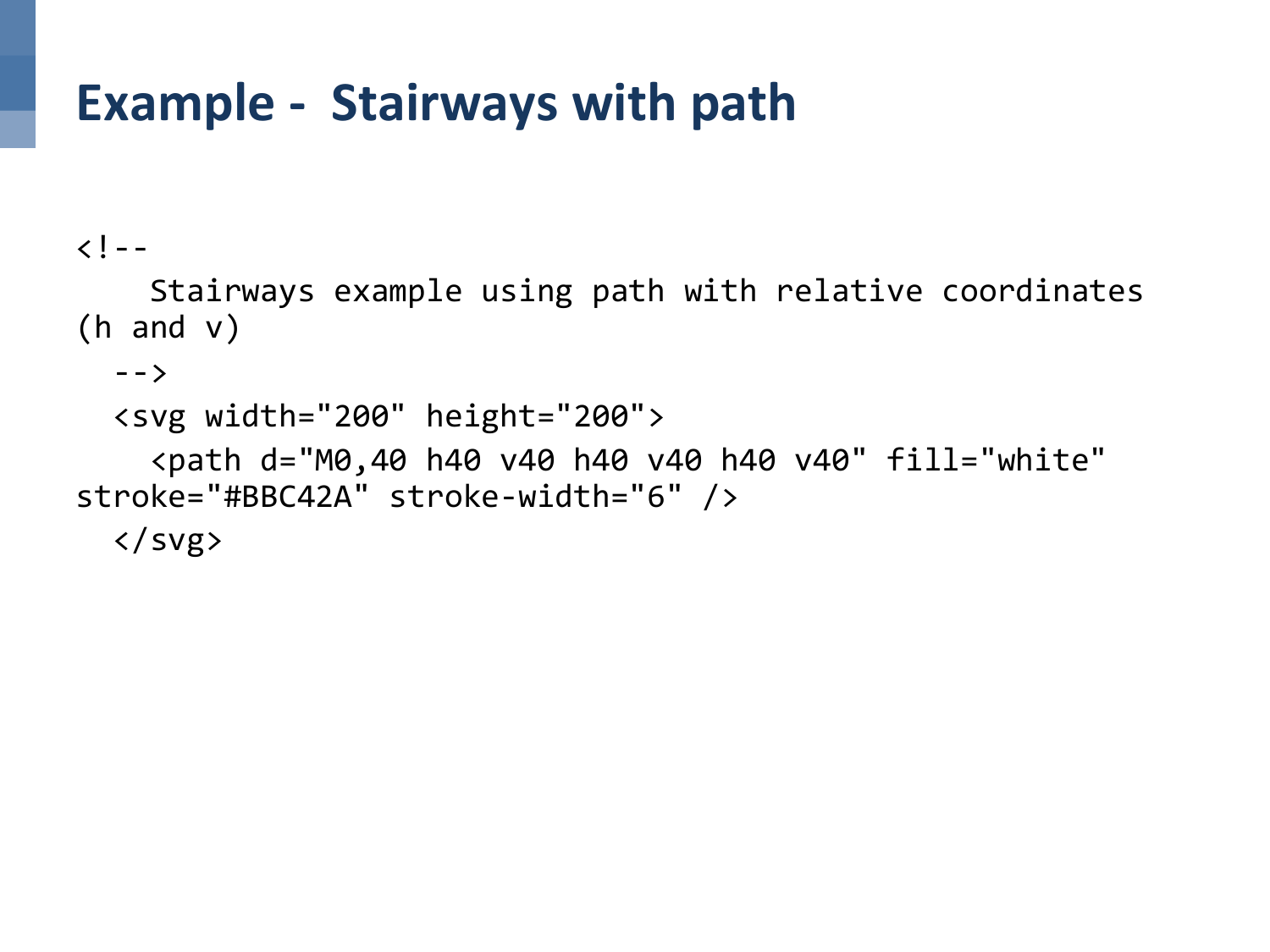# **Stacking ordering**

#### <svg> <g class="grapes"> <!--<path <stem path> />--> <!--<path <grapes path> />--> <!--<path <leaf path> />-->  $\langle$ /g> <g class="watermelon"> <!--<path <outside path> />--> <!--<path <inside path> />--> <!--<path <seeds path> />-->  $\langle$ g>  $<$ /svg>

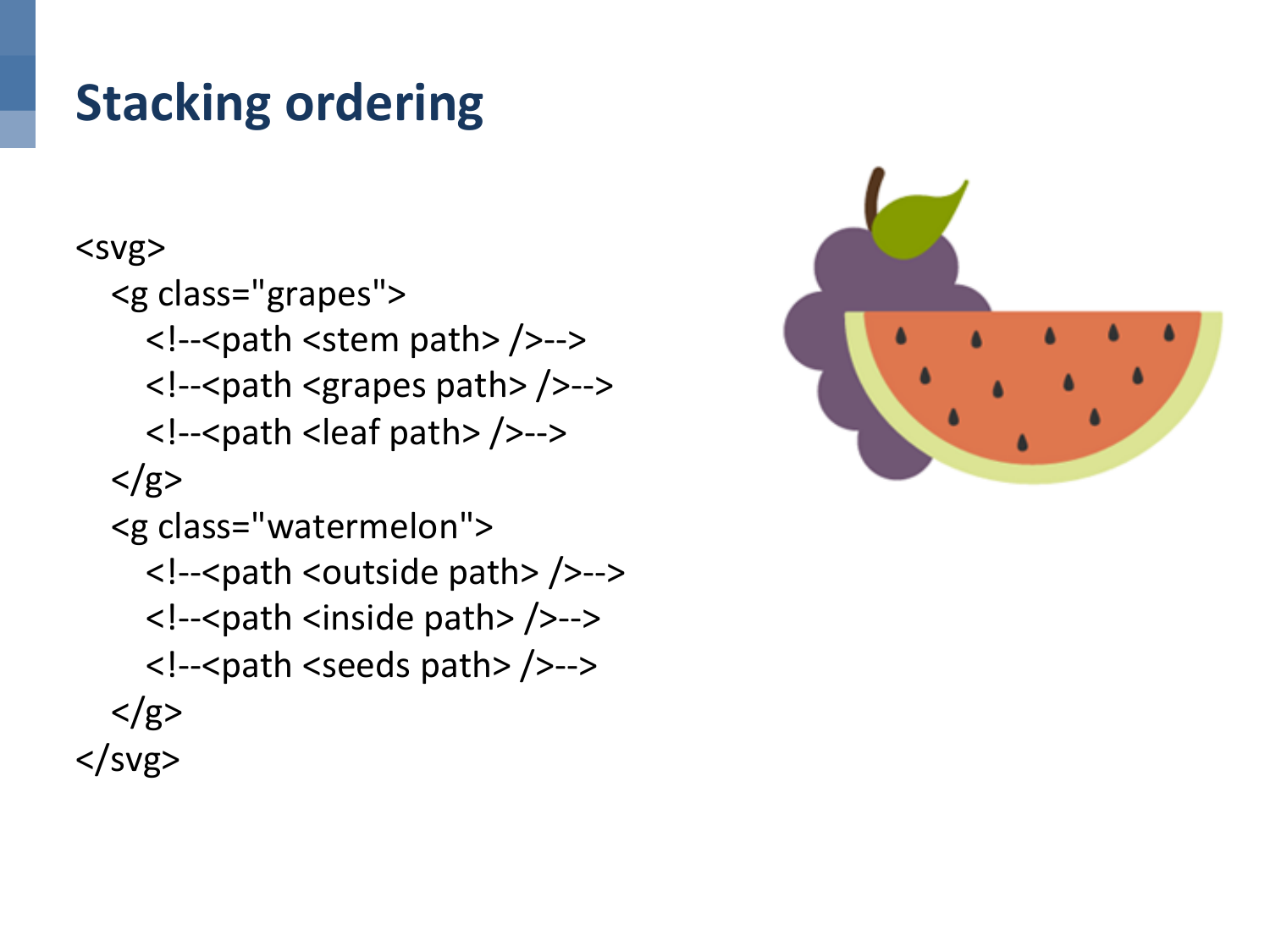# **Coordinate System Transform**

transform="translate(<tx>,<ty>) rotate(<rotation angle>)

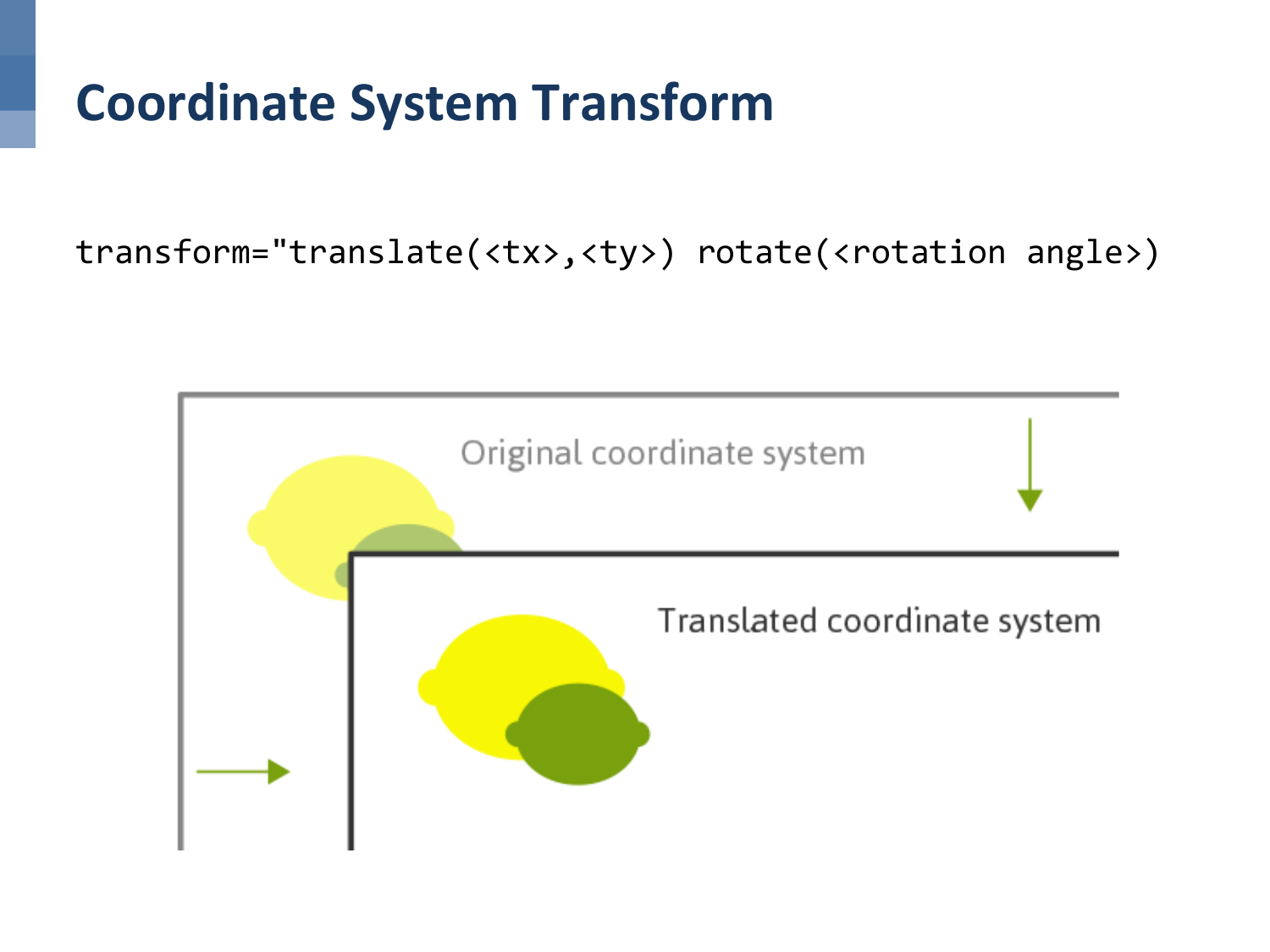# **Transformations**

- Translate
	- transform="translate(<tx>,<ty>)"
- Rotate
	- transform="rotate(<rotation angle>)"
	- transform=rotate(<rotation angle>  $[\langle c \rangle, \langle c \rangle]$ "
- Scale
	- transform="scale(<sx> [<sy>])"
- Skew
	- transform="skewX(20)"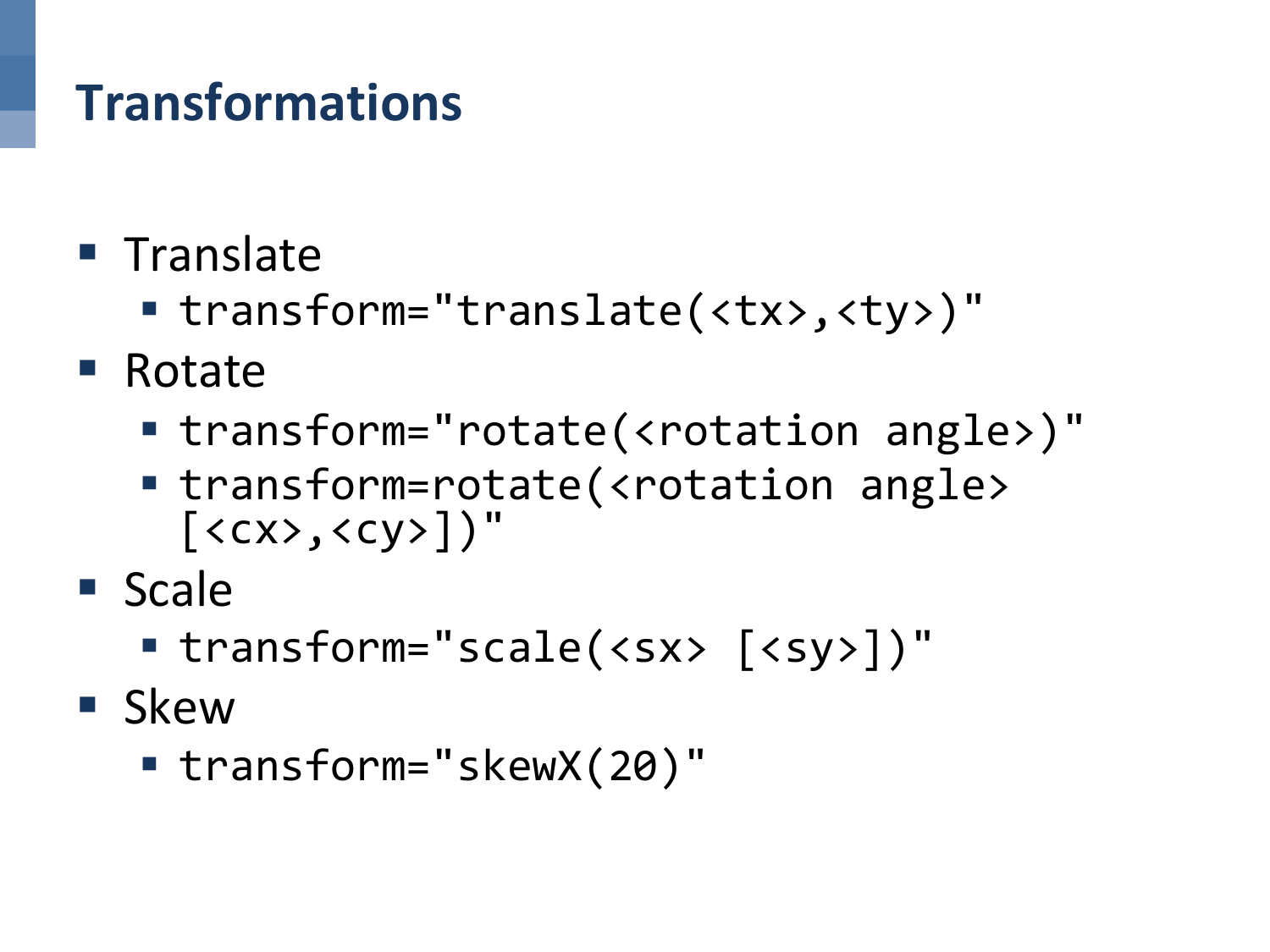# **Circle example with translation**

```
\langle! --
    Draw a circle in the center of the element
    using relative coordinates after a translation
  		-->	
  		<svg	width="200"	height="100">	
     				<g	transform="translate(100,50)">	
       \langlecircle r="50"/>
       						<circle	r="20"	style="fill:#fdbb84"/>	
    \langle/g>
  \langle/svg>
```
- Live example at:
- http://jsbin.com/kiwukat/2/edit?html,output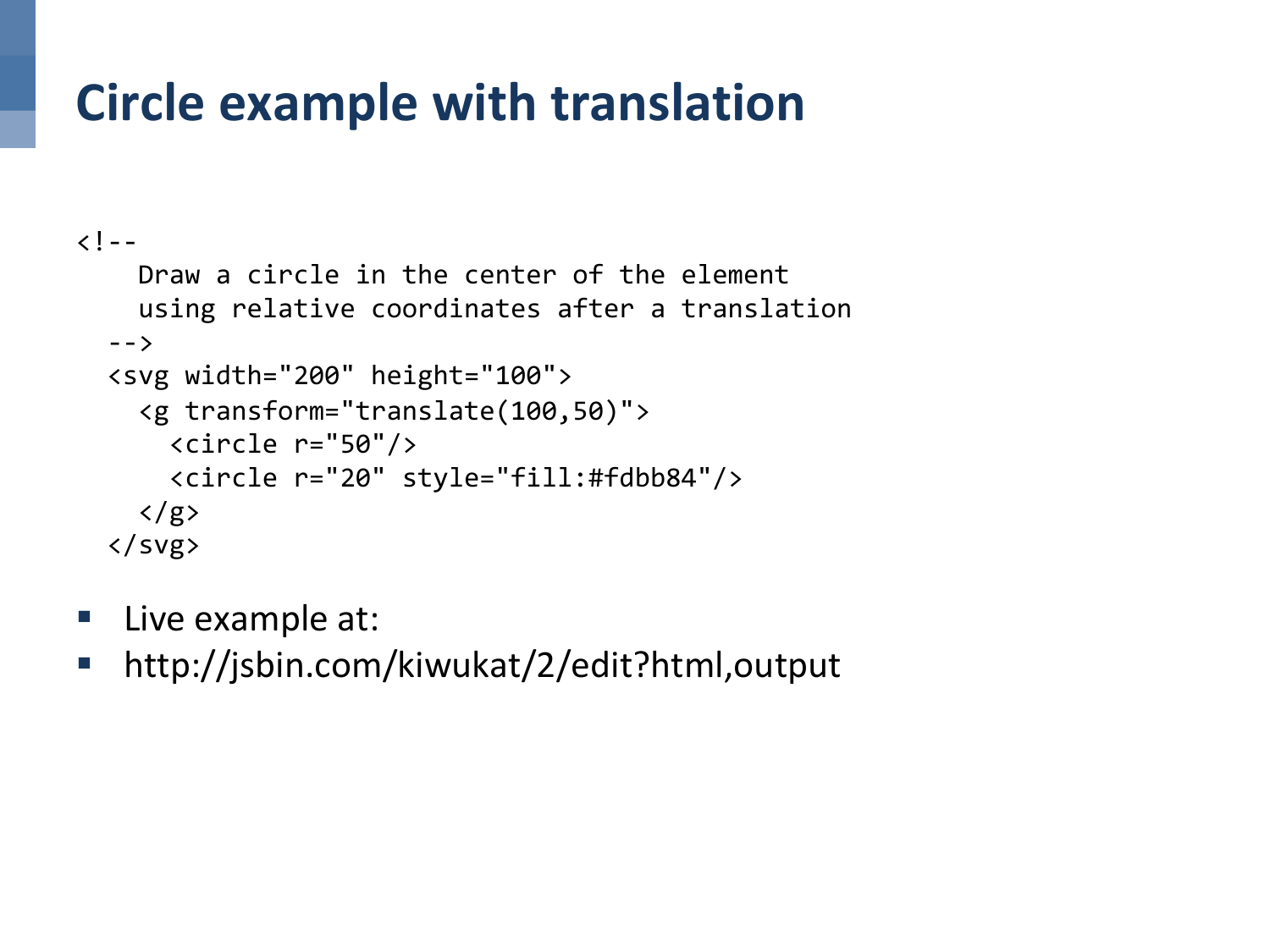# **Pocket Guide to Writing SVG**

http://svgpocketguide.com/book/ 

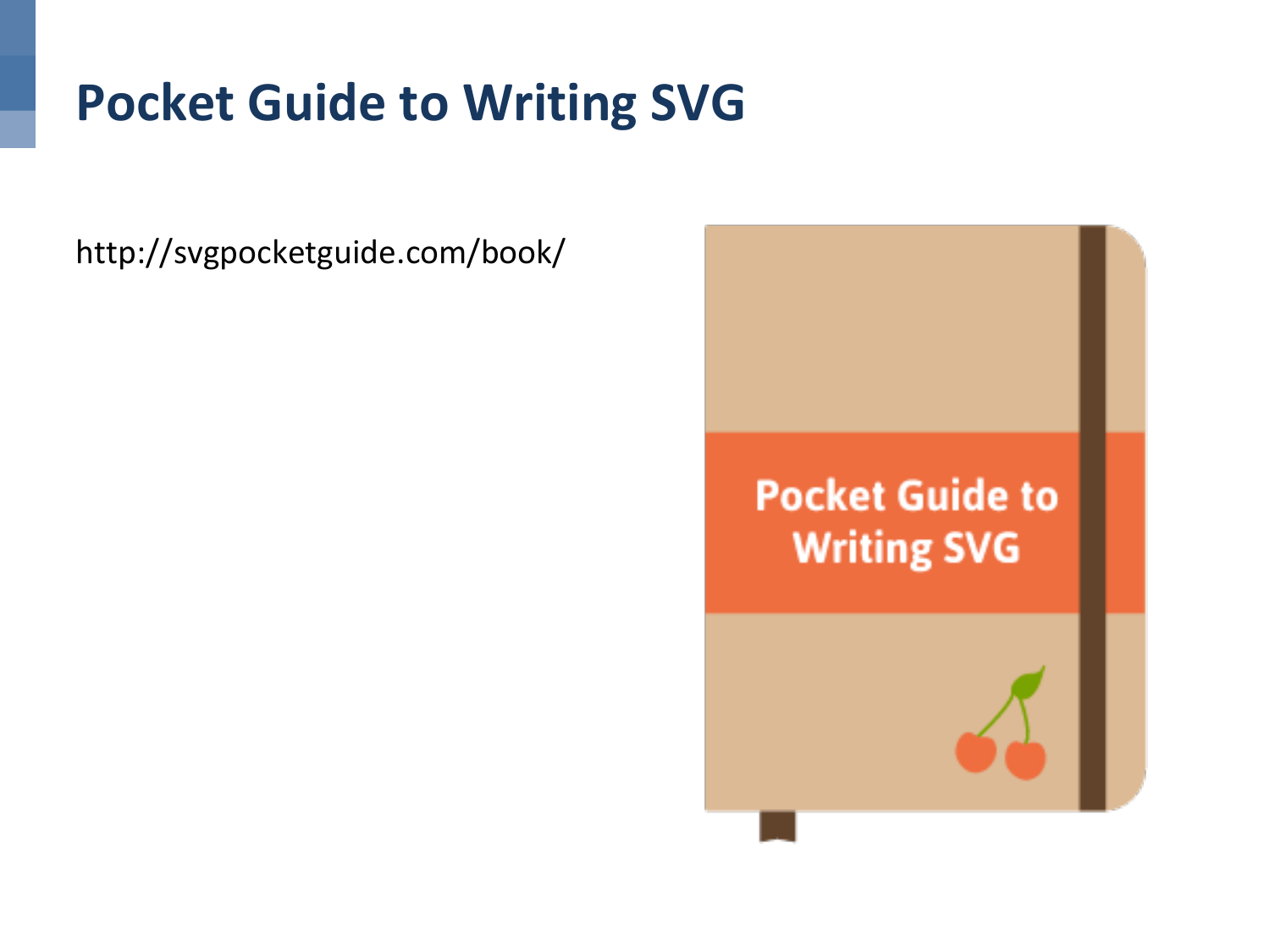# **CANVAS ELEMENT**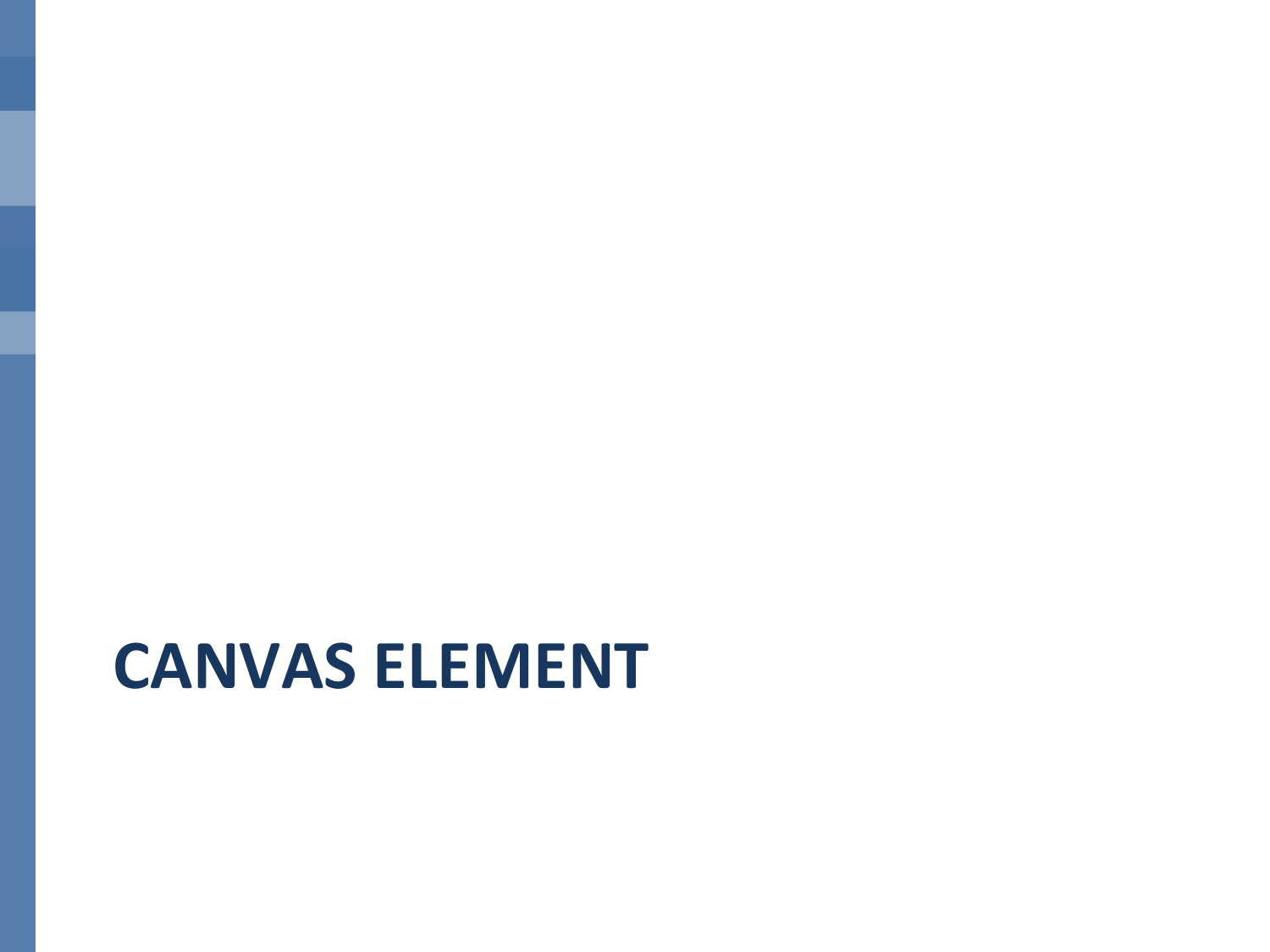#### **Canvas**

- A canvas element is a container for raster graphics
- Within the canvas, a context provide the functions to draw visual elements
- Two different context types:
	- $\blacksquare$  "2d"
	- "webgl"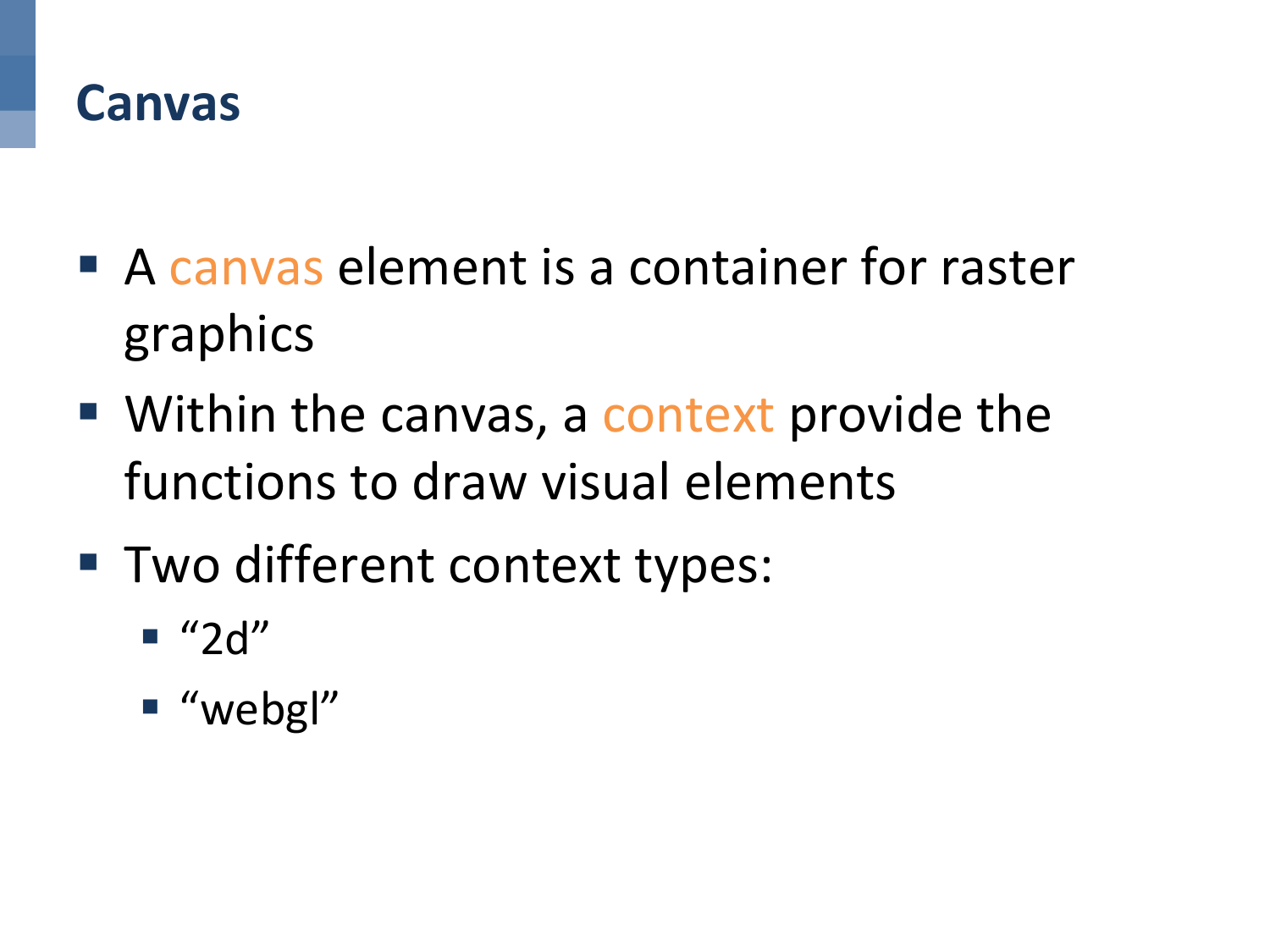#### **Canvas - Example**

<p>Before canvas.</p> <canvas width="120" height="60"></canvas> <p>After canvas.</p> <script>

 var canvas = document.querySelector("canvas"); var context = canvas.getContext("2d"); context.fillStyle = "red"; context.fillRect(10, 10, 100, 50); </script>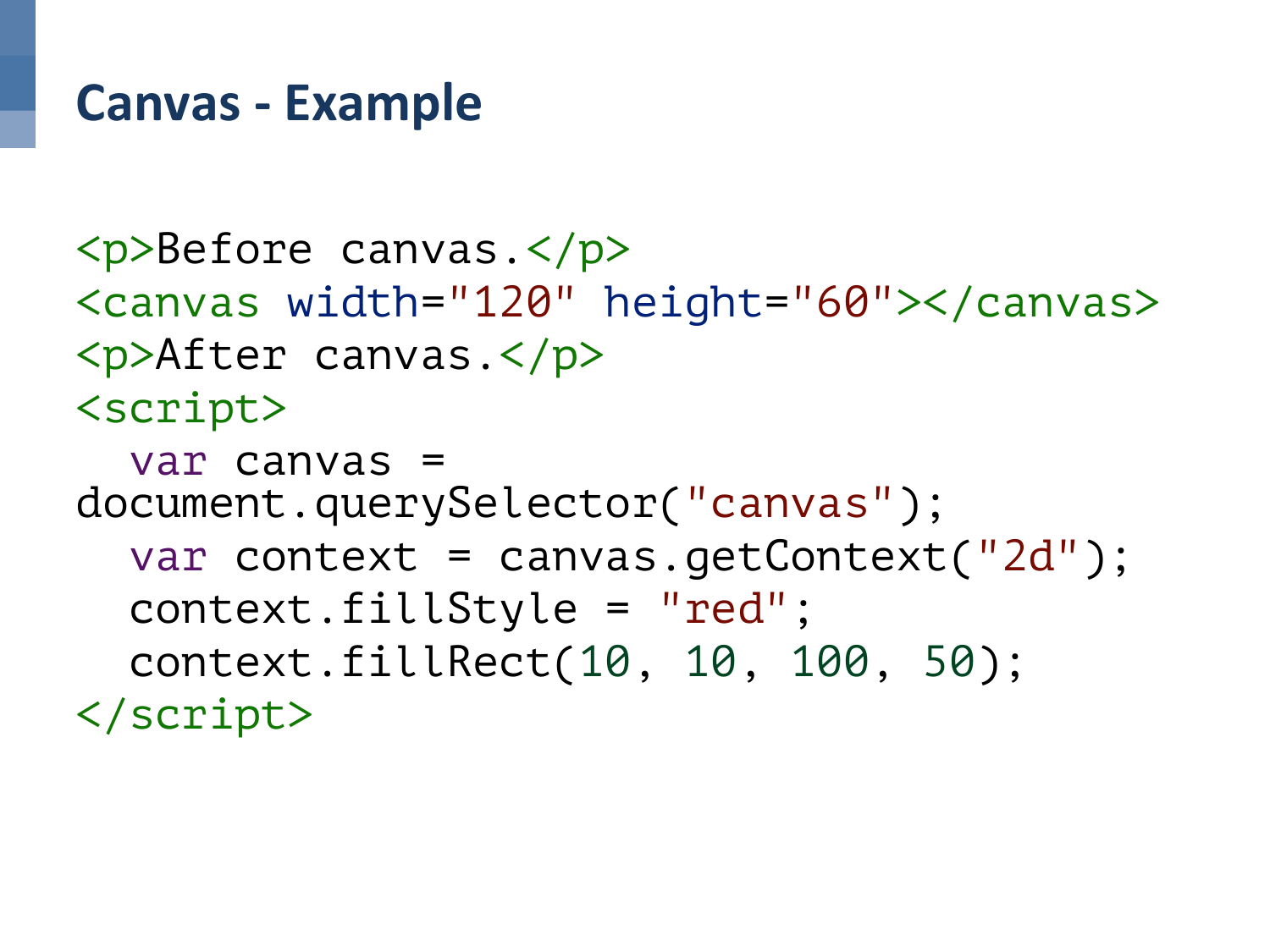#### **Canvas - Path**

```
<canvas></canvas>	
<script>	
  var cx =document.querySelector("canvas").getContext("2d");	
  		cx.beginPath();	
  for (var y = 10; y < 100; y + = 10) {
    cx.moveTo(10, y);				cx.lineTo(90,	y);	
  		}	
  		cx.stroke();	
</script>
```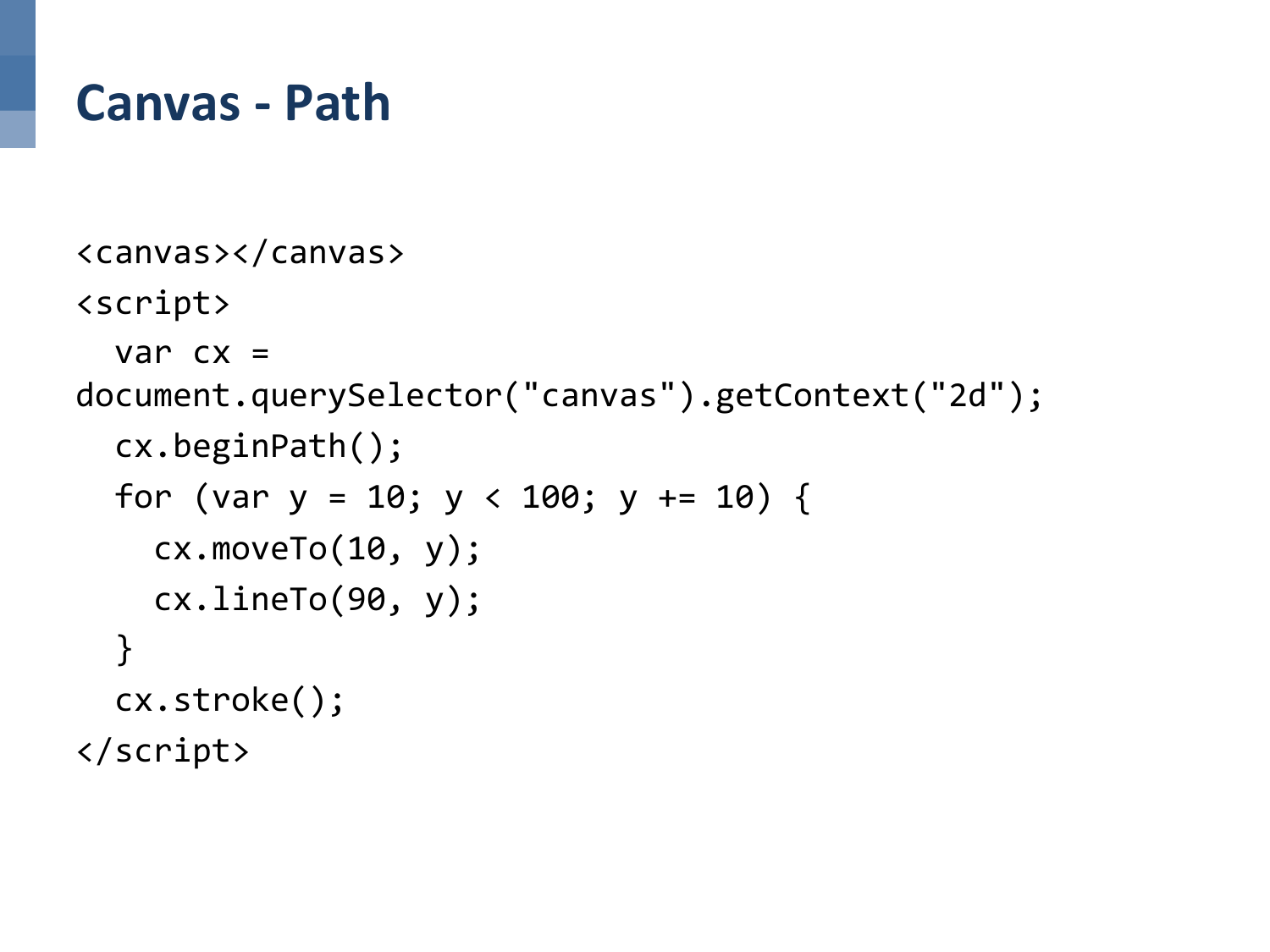#### **Canvas - Curves**

```
<canvas></canvas>	
<script>	
  var cx =document.querySelector("canvas").getContext("2d");	
  		cx.beginPath();	
  		cx.moveTo(10,	90);	
  		//	control=(60,10)	goal=(90,90)	
  cx.quadraticCurveTo(60, 10, 90, 90);
  		cx.lineTo(60,	10);	
  		cx.closePath();	
  		cx.stroke();	
</script>
```